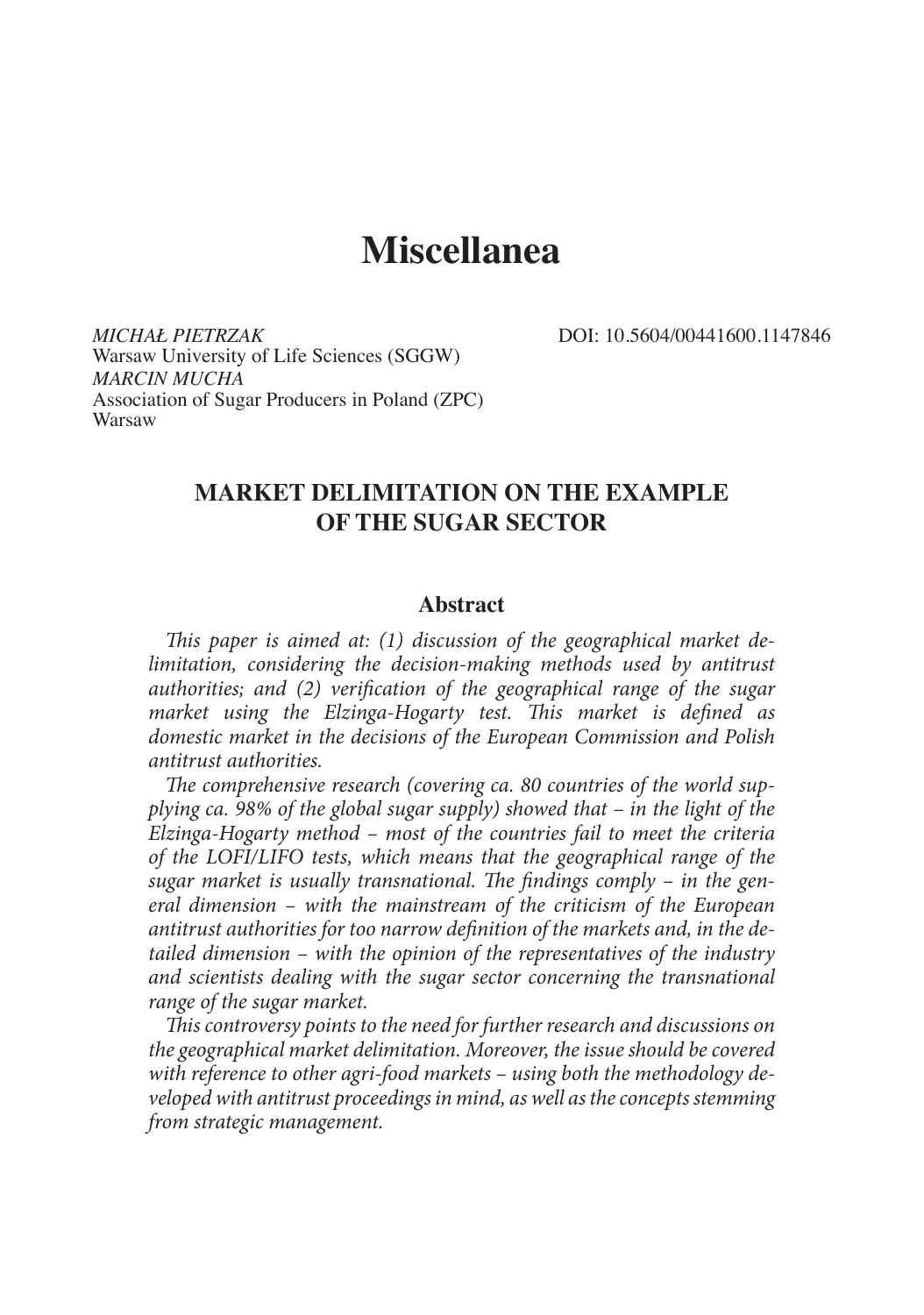#### **Introduction**

Market is the key economic category (Werden G.J., Froeb L. 1993) for which the spatial dimension is very important. Nonetheless, on many occasions market is not openly defined in the geographic dimension or it is not implicitly defined as captured by mass statistics (i.e. often as a national sector) – failing to justify such an approach. Because of intensifying processes of economic integration (due to regionalisation and globalisation), domestic markets (also agri-food ones) become a part of the global market. Consequently, the issue of delimitation of the geographic market of agricultural products and food processing products turns out to be especially relevant (Hryszko K., Szajner P. 2013; Pietrzak M. 2014).

How to define the geographic limits of the sector, then? Pietrzak suggested a method for delimiting the geographic scope of the market, which is a compil $ation<sup>1</sup>$  of the concepts linked to the assessment of the globalisation potential of sectors, derived from strategic management theory. This method was next empirically verified on the example of the sector of multicomponent fertilisers (Pietrzak M. 2014; Pietrzak M., Sulewski P., Jałosiński K. 2014). It should be noted that definition of the geographic dimension of the market is an important challenge in the decision-making process of the antitrust authorities. In the 1970s and 80s, the "empirical" methods of delimitation<sup>2</sup> started to grow in popularity, especially in the USA. In his paper Pietrzak emphasised the need for further research in the field of assessment of the geographic scope of the markets, in particular in the case of agricultural and food products (Pietrzak M. 2014). In this regard, the concept suggested by him may be used, but it should be also attempted to delimit the markets based on the quantitative methods developed by theoreticians and practitioners involved in the competition protection issues.

This paper is aimed at: (1) discussion of the geographic market delimitation, considering the decision-making methods used by antitrust authorities; and (2) verification of the geographic scope of the sugar market, defined in the decisions of the European Commission and Polish antitrust authorities as the national market, using the Elzinga-Hogarty test. However, according to the representatives of the industry, the sugar market should be defined wider. Authors of the paper concur with the opinion, which is also expressed in the literature (Hryszko K., Szajner P. 2013; Iwan C. 2007; Nolte S., Grethe H. 2013). Thus, the following research hypothesis was adopted: sugar market is a market of transnational geographic scope.

The choice of the sector for research was intentional. In most of the significant sugar-producing countries, market intervention covers control of the domestic market, and import duties or export support (Hryszko K., Szajner P. 2013; Mucha M. 2014). The market regulation in the EU sugar markets has been applic-

<sup>&</sup>lt;sup>1</sup> Extending the spectrum of assessment with the possible subnational geographical scope of the markets.

<sup>&</sup>lt;sup>2</sup> Consisting in applying different types of quantitative tests. One of them is the Elzinga-Hogarty (E-H) test used in the paper.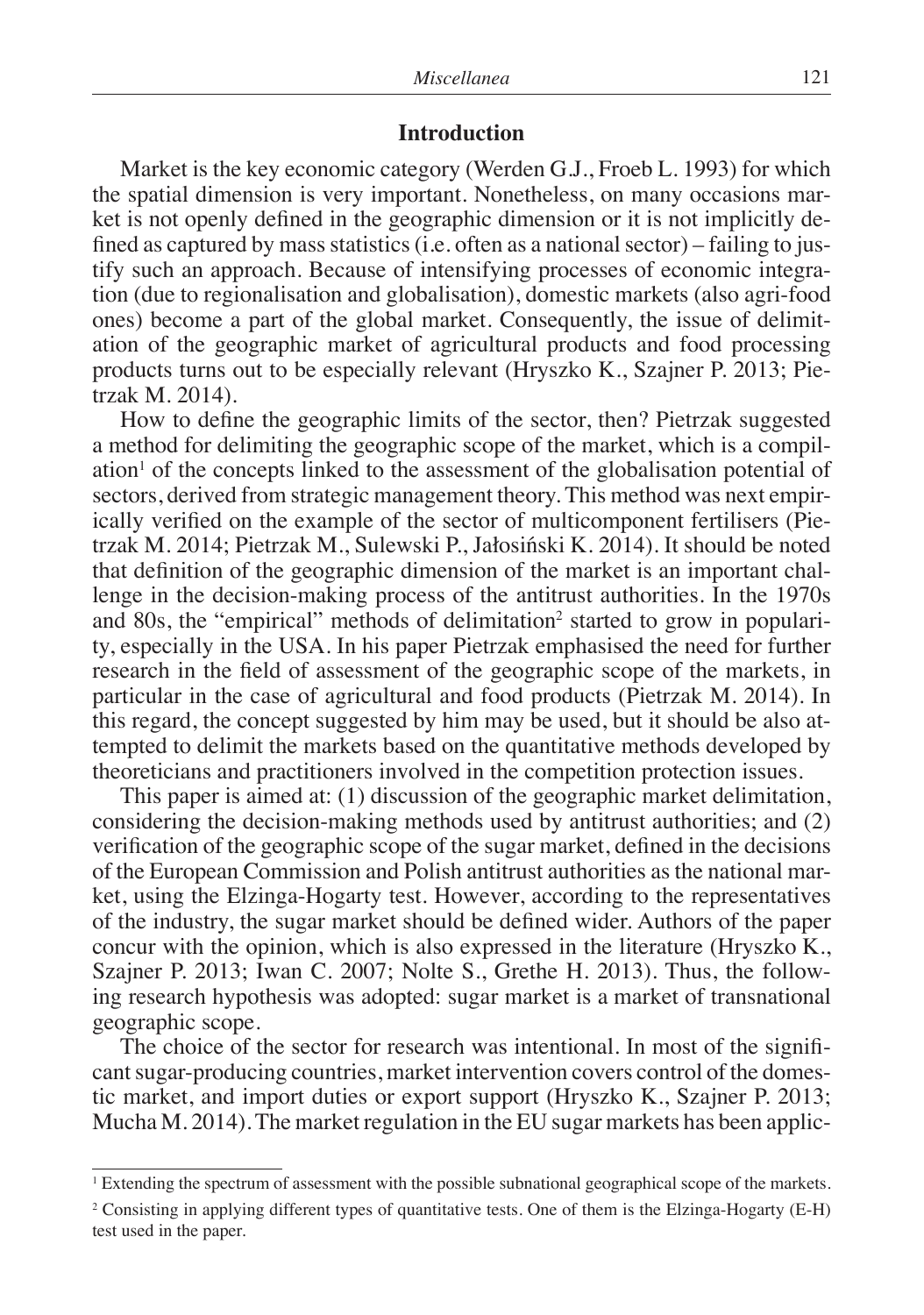able for over 45 years. As part of a reform, started in 2006, the EU politicians have decided to partially deregulate the sugar market (Mucha M. 2010). Therefore, there appears a question about the international competitiveness of the sugar sector – in the EU as an economic block and in individual Member States. Because the market is the arena, where enterprises win or lose the competitive advantage, relevant definition of the market in the geographic dimension creates an especially important problem for the sector.

The discussion on the problem of delimitation of geographic markets is based on a critical analysis of literature. The paper also includes a comprehensive review of the decisions of the European Commission and Polish antitrust authorities concerning delimitation of the relevant market, with reference to the sugar sector. Secondary data were used to characterise the global sugar industry and verify the geographic scope of the sugar market. Basing thereon, Elzinga-Hogarty test was used to assess the justification for treating the national markets as relevant markets. The researched countries represent 98% of the sugar supply, thus it can be assumed that the research was comprehensive.

#### **Defining the market in the context of the European competition law**

According to Allaire Y. and Firsirotu M.E. (2000), an attempt to define the term "market" is a serious challenge fraught with difficulties. The opinions of Audy E. and Erutku C. (2005), Crane S.E. and Welch P.J. (1991), and Wårel L. (2007) on market definition are similar as well. Also Gorynia M. (1993) emphasises the difficulties in drawing the demarcation line between different industries<sup>3</sup>. Declaration of Tirole – 2014 Nobel Prize winner in economic sciences for "analysis of market power and the regulation" – is quite telling as in the introduction to his book on industry economics he admits: "For the purpose of the present book, this empirical difficulty of defining a market will be ignored. It will be assumed that the market is well defined" (Tirole J. 1988). As far as in the strictly theoretical considerations this approach is acceptable, but from the practical perspective it is impossible to ignore problems regarding accurate definition of the markets. Allaire and Firsirotu review the definitions of the market in different scientific disciplines, referring to the theory of economy, economy of the industry, marketing, competition law, sociology and public policy. These authors also point out that: "The most precise analysis of the term 'market' can be most certainly found in legal phrases"4 (Allaire Y., Firsirotu M.E. 2000; Crane S.E., Welch P.J. 1991).

As noted by Gore et al. market definition is a permanent element of merger control. It aims at ensuring the context for competition analysis in the processes of impact assessment of company mergers. In this light, the so-called relevant market means a set of suppliers and products, subject to competitive interactions

<sup>&</sup>lt;sup>3</sup> A brief discussion on the terms "market" and "sector/industry" is included in the introduction to Pietrzak's paper, in which he adopts an approach treating the terms as synonyms (2014). The reader will find a much broader discussion of the issue (and other conclusions) in the paper of Grzybowska (2012).

<sup>4</sup> Own translation – translator's footnote.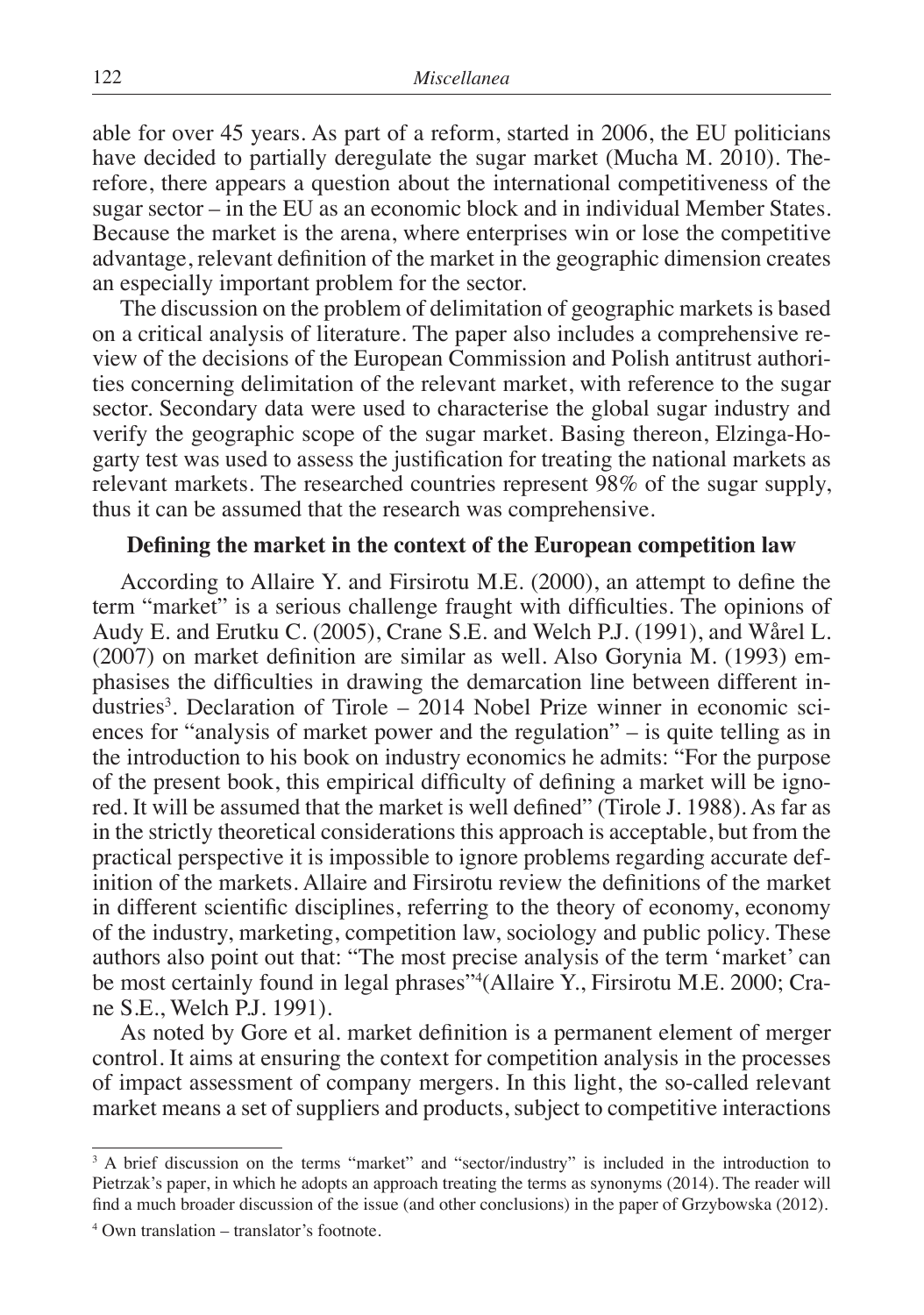of the sort that changes in control over these suppliers and products may result in a growth in market power (Gore D., Lewis S., Lofaro A., Dethmers F. 2013).

The European Commission's approach to defining the relevant market is laid down in its Notice of 1997 on the definition of the relevant market for the purposes of Community competition law. This document aimed at explaining how the Commission uses the term relevant market, so as to increase the transparency of the policy and decision-making process in the field of competitive policy. The relevant market is defined in the dimension of products (products treated as substitutes due to their properties, prices and use) and geographic dimension (area on which given entities participate in supply and demand; on which competition conditions are sufficiently homogenous and which may be distinguished from neighbouring areas because of these conditions). The relevant market is defined by the combination of product and geographic markets. The Commission's document points to three sources of competitive constraints: demand substitutability, supply substitutability and potential competition (entry barriers) (Commission notice... 1997).

Defining demand substitutability requires identification of the scope of products, which are perceived by the customer as substitutes, and areas, which could act as alternative sources of supply in case of price growth. In the Notice of the Commission demand substitutability is a vital criterion. Supply substitutability can be also taken into account on condition that its effects are equal to demand substitutability. This implies that suppliers are able to rapidly switch to production of other types of products (classes or brands of one product) at no significant additional cost. Similar thinking pertains to different geographic areas (Commission notice... 1997).

There is a body of various evidence (arguments) in favour of each of the given extents of substitution and the Commission highlights an open approach to the empirical arguments and does not use any fixed hierarchy of information sources and types of evidence. This means that, in general, decisions will have to consider diverse criteria and various types of evidence. Such an approach ensures substantial elasticity in antitrust proceedings, but there appears a serious doubt as regards objectivity of decisions made on the basis thereof.



**Fig. 1.** Results of analysis of 273 market definitions from 37 cases of merger control in the EU Source: own compilation on the basis of (Röller L.R. 2010).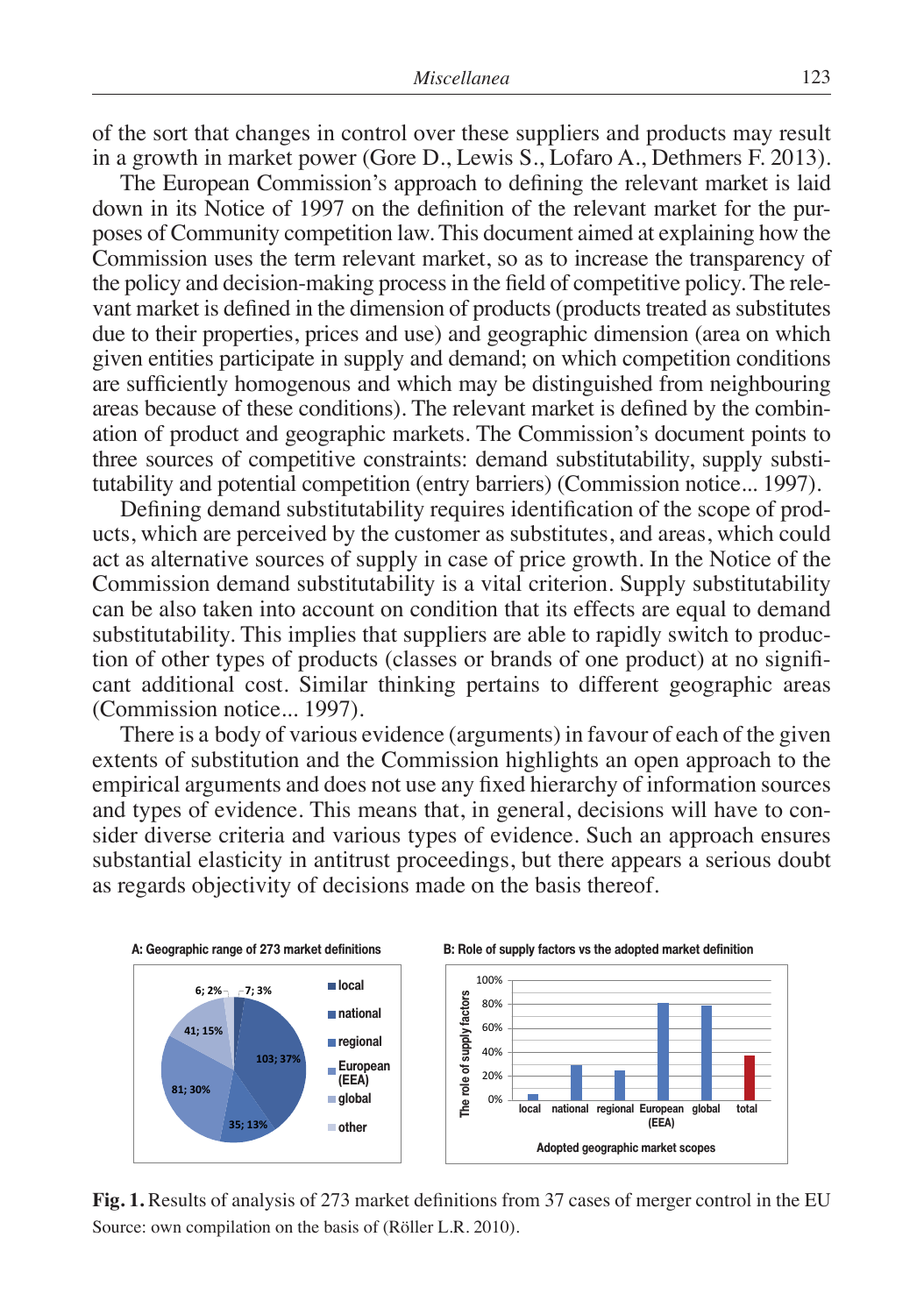A critical assessment of the European Commission's approach to market definition is contained in a report prepared by Röller under the works of the Task Force on Competition Policy. The report emphasises that, as regards market definition under merger control and antitrust proceedings, the Commission prefers criteria of demand substitutability<sup>5</sup>. Whereas, it can be argued that more and more sectors are characterised by increasing international competitiveness on the supply side, while the demand side continues to be national or regional. As a result, diverse approaches to market definition between antitrust authorities (focus on demand aspects in market definition) and the business world (focus on supply aspects) result in misunderstandings and frustrations (Röller L.R. 2010).

The analysis of 273 market definitions of 2004-2009, showed that despite European integration and globalisation, only 81 markets were defined as European (covering the European Economic Area, EEA) and 41 as global. More than half  $(53%)$  of these markets were defined as local, national or regional<sup>6</sup> – see Figure 1A. Additionally, the discussed analysis demonstrated interesting regularities. The supply factors played a much less significant role in market definition for cases when the final market definition covered the local, national or regional scope than for cases when the market definition showed European-wide or global scope – Figure 1B. This gives rise to a reasonable suspicion that, in line with the current practice of the European Commission, market definitions are biased by systematic error – focus on demand factors results in too restrictive, i.e. too narrow market definitions. Given that market definition plays a significant, sometimes even pivotal, part<sup>7</sup> in antitrust proceedings – the problem is important and worth a closer look, best in the context of a specific market/sector.

## **Review of selected quantitative methods applied to geographic market delimitation**

At the verge of the 1980s, researchers such as Stigler or Horowitz regretted the minute contribution of economists into the solution of the problem of market definition in practice. A breakthrough came in the late 70s and early 80s (Massey P. 2000; Wårell L. 2007; Werden G.J., Froeb L. 1993) when quantitative tests supporting the market delimitation process have started to develop. As noted by Gaynor et al., there is a great differentiation between market definition methods used in the practice of antitrust proceedings (Gaynor M.S., Kleiner S.A., Vogt W.B. 2013). The literature separates two basic groups of approaches to the quantitative assessment of geographic boundaries of the market which are based

<sup>&</sup>lt;sup>5</sup> Kauper (as cited in Massey P. 2000) was one of the first to note, in 1996, that market definition, as contained in the EU competition law, is too much focused on the aspects linked to the demand side to the disadvantage of substitutability on the supply side.

<sup>&</sup>lt;sup>6</sup> In the cited analysis, the regional scope is treated as transnational, but still more narrow than the EEA.

<sup>&</sup>lt;sup>7</sup> "Depending on how the market is defined, a company is or is not a monopolist" (Rogowsky R.A., Shughart W.F. 1982). Baker names market definition as the most critical stage in the process of assessment of the distortions in the competition mechanism (Baker J.B. 2007). Based on literature review Gaynor et al. state that market definition often preordains the results of antitrust proceedings.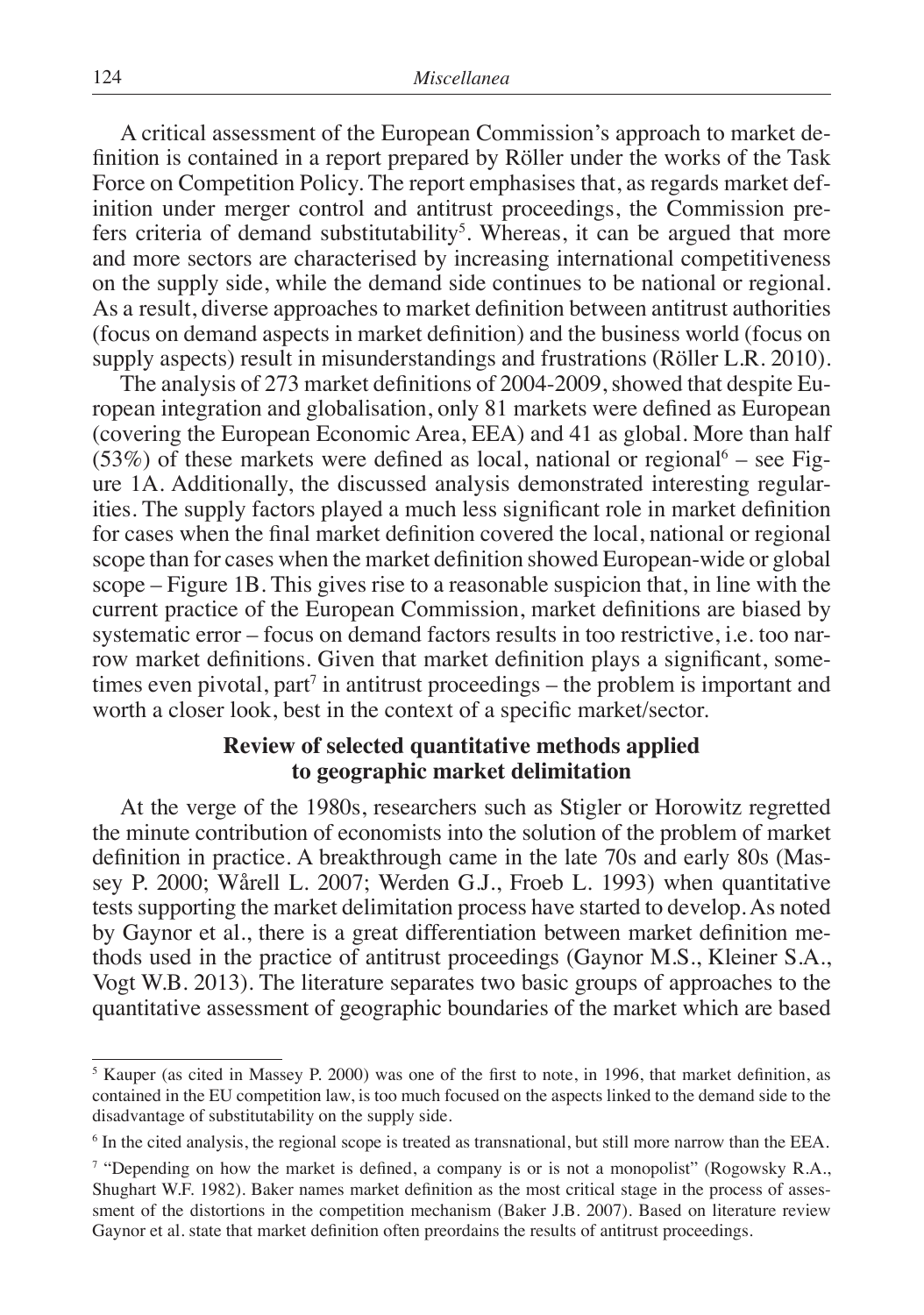on: prices and movements of goods (Crane S.E., Welch P.J. 1991). Simultaneous application of tests falling to both of these categories also takes place in publications concerning practical market delimitation (Kostic M. 2014; Wårell L. 2005).

The approaches based on prices are strongly grounded in the papers of Cournot and Marshall. Cournot defined the market as the entire territory, whose parts are interrelated with trade relations so as to easily and rapidly achieve the same level (as cited in Werden G.J., Froeb L. 1993). In line with the Marshall's law of one price, the closer the market is to perfection the stronger the tendency to equalise the prices of the same good across different parts of the market, but for extensive markets transport costs correction should be considered. The methods based on prices include analyses of correlation, rate of adjustments, Granger causality test, and tests of exogeneity and cointegration. The easiest version of the approaches is verification of the simple correlation between prices of goods in the discussed areas. The closer the correlation of price movements between two markets<sup>8</sup>, the stronger their integration. A strong interrelation between prices may, thus, point to strong trade relations, thereby suggesting that the areas form a single market. More complex methods are based on verification of cointegration of prices and Granger's causality. The logic of the tests is the following – two separate geographic areas create a single market if prices in these areas are cointegrated. These tests are more complicated in econometric terms than the simple correlation analysis, but they provide additional information (Audy E., Erutku C. 2005; Crane S.E., Welch P.J. 1991; Wårell L. 2005; Werden G.J., Froeb L. 1993).

Methods based on prices, although strongly rooted in the economic theory, are often criticised in the literature. The critics focus primarily on (Audy E., Erutku C. 2005; Brorsen B.W. et al. 1997; Wårell L. 2005):

- difficulties with access to good quality comparable data (e.g. there is often no data on transport costs<sup>9</sup>, the prices of various variants of a product are differentiated, the prices for central locations are aggregated, which is a problem on geographically scattered markets);
- methodical and statistical constraints (e.g.: random convergence of price movements or convergence caused by variation of a factor of production common for the considered markets, such as e.g. crude oil when assessing the geographic scope of the petrol market; no uniform criterion, from which the link between prices is sufficiently strong as to recognise the researched areas as a single market, the correlation measures the current linear relation between prices – prices may be relatively independent in a short term, but dependent in a long term, which, in turn, can cause too narrow market definition).

It needs to be emphasised that the more advanced econometric price tests allow avoiding some of the aforementioned statistical constraints. A separate category of criticism is linked to the differentiation between the terms: "economic market" and "antitrust relevant market" applied specifically by authors from circles

<sup>8</sup> In our deliberations we mean markets-geographical areas.

<sup>&</sup>lt;sup>9</sup> Thus, hindering price comparisons, especially when they are given in different formulas of Incoterms, e.g. CIF, FOB, etc., or – what is worse – no formula is given.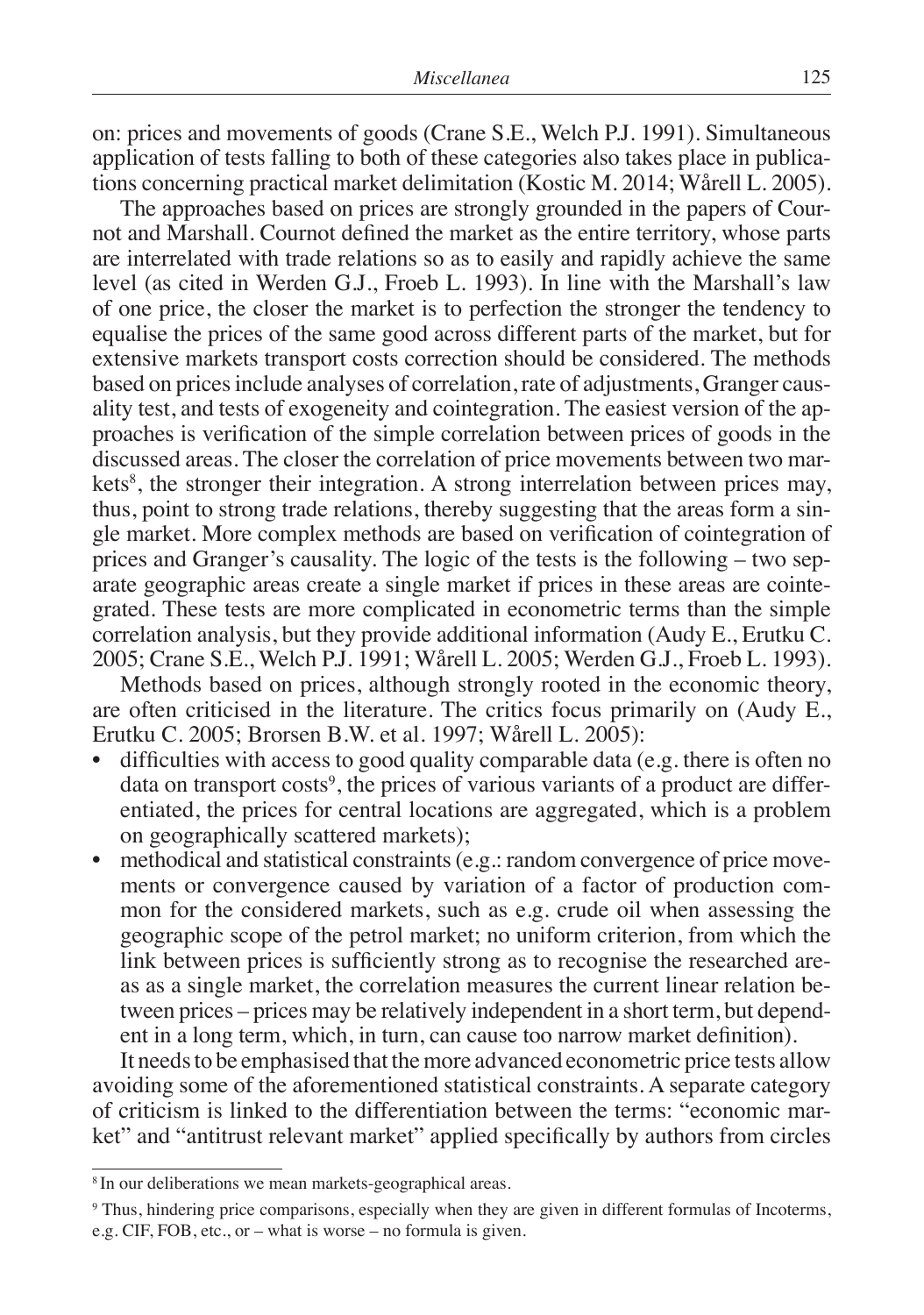dealing with competition protection. They stress the distinctiveness of the latter term, which is primarily focused on the identification of the possibilities of increasing the market strength. From this perspective, the price tests allow to delimit the markets by referring to the phenomenon of arbitrage pricing ("economic markets"), but do not consider the key factors from the perspective of the market strength and especially demand substitutability, i.e. as regards the purchaser (Baker J.B. 2007; Werden G.J., Froeb L. 1993).

The methods based on data concerning movements of goods constitute an alternative to the price tests are. These methods assume that if the areas trade with each other at a significant scale it means that they belong to the same market. It is also presumed that movements of foods (in quantitative terms) reflect the substantial shifts in demand and supply which affect prices. As a result, to conduct geographic market delimitation it is enough to gather quantitative data on production and consumption, and import and export thus avoiding many difficulties and traps linked to price tests. The most often used method based on data concerning movements of goods is the Elzinga-Hogarty method also known as the E-H test (Crane S.E., Welch P.J. 1991; Wårell L. 2005, 2007).

The E-H test consists in simultaneous verification of two partial tests: LOFI (Little-Out-From-Inside), referring to the supply side of the market, and LIFO (Little-In-From-Outside), pertaining to the demand side of the market. As defined by the authors of the E-H method: "If the firms in a hypothetical geographic market area receive little of their business from customers outside of the geographic market area, this is an indicator of the propriety of defining that area as a market" – the LOFI test, and "if only a small proportion of the product consumed in the hypothetical geographic market is 'imported' into the area from the outside, this is an indicator of a unique geographic market area". Elzinga and Hogarty suggest two critical levels indicating the framework for meeting the LOFI and LIFO tests – 75% ("weak market") and 90% ("strong market"), but the adopted limit values have to be met for both tests. In other words, a significant scale of trade between areas indicates that they form a part of the same market, while lack of considerable supplies points to an isolation – i.e. separate markets (Crane S.E., Welch P.J. 1991; Gaynor M.S., Kleiner S.A., Vogt W.B. 2013; Kostic M. 2014; Wårell L. 2005).

The E-H test met with mixed response – on the one hand, it was considered to be included into the American *Merger Guidelines* (official guidelines on mergers), on the other, it was criticised on multiple occasions, especially in the last period it faced a wave of criticism caused by its often – and according to many authors unfounded – use for the assessment of hospital mergers in the  $USA^{10}$ . However, the Elzinga-Hogarty method has important advantages, such as relatively low requirements concerning the necessary data and simplicity, which, regardless of the criticism, make it one of the most popular methods used in the proceedings of antitrust authorities, in particular in the USA

<sup>&</sup>lt;sup>10</sup> Elzinga himself admits that, given the specificity of hospital services, the usefulness of the E-H test may be limited thus in such cases it should be used with caution (Elzinga K.G., Swisher A.W. 2011).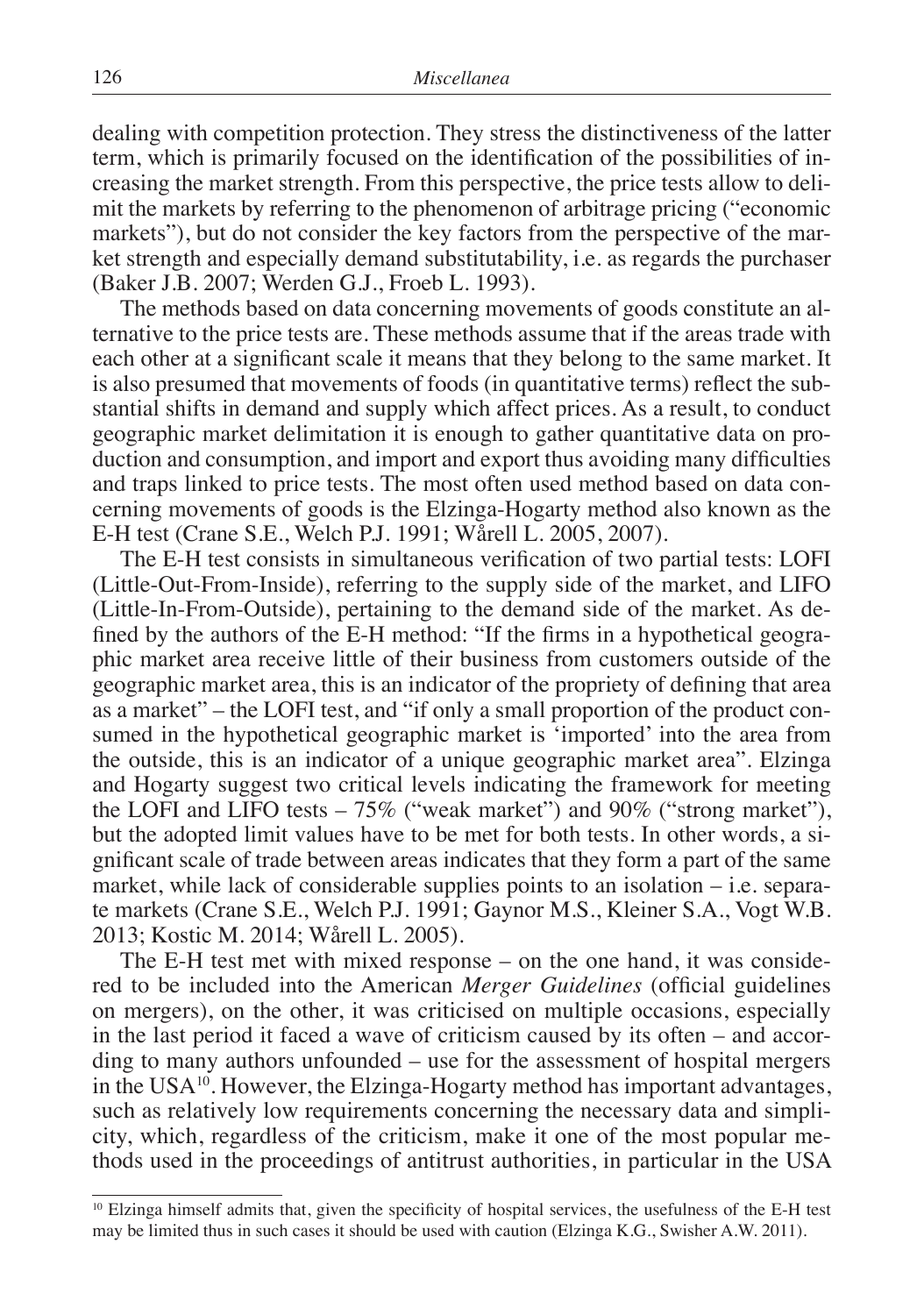(Brorsen B.W., von Bailey D., Thomsen M.R. 1997; Kostic M. 2014; Gaynor M.S. et al.; Wårell L. 2005; Werden G.J., Froeb L. 1993).

It should be also noted that there is a number of other quantitative methods used in market delimitation, e.g.: SSNIP (Small but Significant and Non-transitory Increase in Price) test, CLA (Critical Loss Analysis) test, DB (Differentiated Bertrand oligopoly model) method, OD (Option Demand model) method – but discussion thereof goes beyond the framework of this paper.

#### **Definitions of the geographic scope of the sugar market in the decisions of antitrust authorities**

The authors reviewed the decisions of antitrust authorities as regards the issues of sugar market. The review takes into account all decisions of the European Commission concerning competition protection (excluding decisions on state aid) mentioned in the database of the Commission<sup>11</sup> and signed as  $C.10.81 - sig$ nifying the sugar industry<sup>12</sup>, and all decisions of the President of the Office of Competition and Consumer Protection regarding this sector. Therefore, within the considered scope the review may be recognised as comprehensive research.

Analysis of the decisions of the European Commission and the Polish antitrust authority reveals a fairly high degree of conformity pertaining to conclusions on the definition of the geographic dimension of the sugar market. In most of the cases the national/domestic market was termed as the relevant market. Only once the market was defined as broader than domestic, i.e. "southern Germany" (Südzucker / Saint Louis Sucre) and once as likely broader than national, i.e. "at least domestic" (Pfeifer&Langen / BSO Polska). In the case of the definition of the relevant product market the differences are much more explicit. In general, the approach of the Office of Competition and Consumer Protection is much less restrictive, i.e. the product market is defined rather broadly. The decisions of the European Commission are clearly more restrictive. Product markets are narrowly defined, but the approach to their separation is not uniform. In former decisions, the markets are differentiated by types of products. Later Commission's decisions tend to delimit the markets by types of recipients – initially three (industry, retail and distributors' private labels), then only two (industry, retail), and the last decision additionally uses a division into types (white sugar) – differentiating white industrial sugar and white retail sugar (which is the most narrow product market definition in the analysed decisions) – see Table 1.

It should be mentioned that to delimit the relevant market in the decisions covered by the review, antitrust authorities used mainly quality analyses. A very broad and in depth analysis in this scope is included in the decision on Südzucker / ED&F Man – this case only refers to the aforementioned quantitative methods. As part of deliberations on the market definition, apart from qualitative methods a simple price analysis was held.

<sup>&</sup>lt;sup>11</sup> http://ec.europa.eu/competition/index\_en.html

 $12$  The cases signed C.10.81, in which sugar production was not the primary area of enterprises activity, were overlooked. Additionally, the case M.5449, ABF/Azucarera was included which was signed as a case concerning food industry in general, because the core of the case related to sugar industry.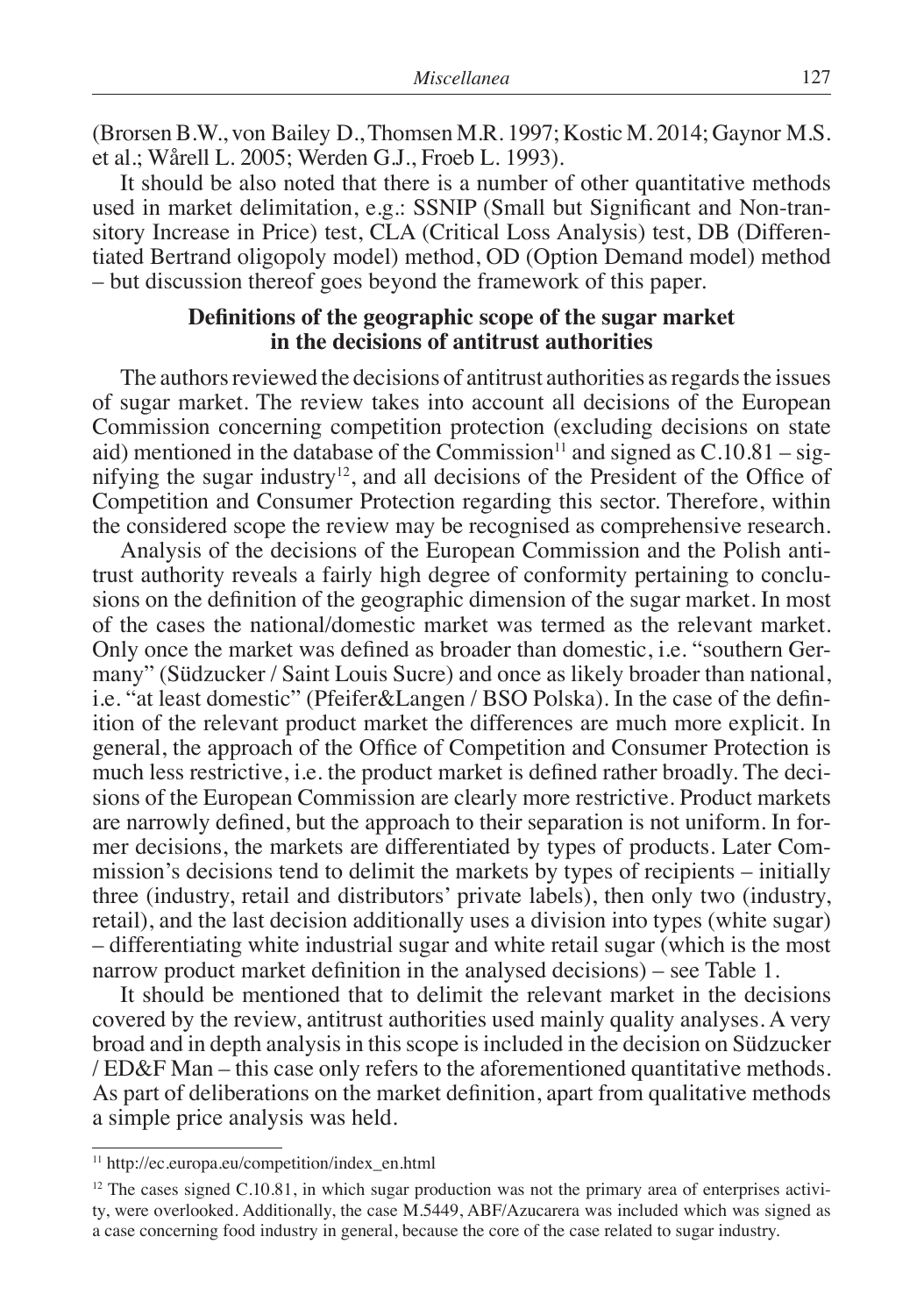#### Table 1

### **Sugar market definitions in the decisions of the European Commission and the Office of Competition and Consumer Protection**

| No. | <b>Year:</b><br>au-                                       | Case,<br>Company/                                                                                                                       | Definition of the relevant product<br>market                                                                                                                                                                          | <b>Definition of the</b><br>relevant geographic<br>market                          |  |  |  |  |  |  |
|-----|-----------------------------------------------------------|-----------------------------------------------------------------------------------------------------------------------------------------|-----------------------------------------------------------------------------------------------------------------------------------------------------------------------------------------------------------------------|------------------------------------------------------------------------------------|--|--|--|--|--|--|
|     | thority                                                   | companies                                                                                                                               | <b>Conclusion: Relevant market definition</b>                                                                                                                                                                         |                                                                                    |  |  |  |  |  |  |
| 1   | Commission<br>European                                    | Irish Sugar<br>35.059/F-<br>IV/34.62                                                                                                    | Differentiation of 3 markets: white<br>granulated sugar (total for the industry<br>and retailers), liquid sugar, speciality<br>sugar (in solid form, including e.g.<br>direct consumption of raw and brown<br>sugars) | Whole Ireland<br>(national market)                                                 |  |  |  |  |  |  |
|     | 1997:                                                     |                                                                                                                                         | Conclusion: white granulated sugar (total for the industry and<br>retailers) in Ireland                                                                                                                               |                                                                                    |  |  |  |  |  |  |
|     |                                                           |                                                                                                                                         | White granulated sugar<br>(total for the industry and retailers)                                                                                                                                                      | The United Kingdom<br>(UK), but excluding<br>Northern Ireland<br>(national market) |  |  |  |  |  |  |
| 2   | 1999: European<br>Commission                              | N/F-3/33.708, British Sugar<br>Brown&Co., IV/F-3/33.71<br>N/F-3/33.709 Tate&Lyle:<br>lames Budgett Sugars<br><b>IVF-3/33.710 Napier</b> | Conclusion: white granulated sugar<br>(total for the industry and retailers) in Great Britain                                                                                                                         |                                                                                    |  |  |  |  |  |  |
| 3   |                                                           | Saint Louis Sucre                                                                                                                       | Differentiation of 3 markets: industrial<br>sugar, retail sugar,<br>and sugar for distributors' private labels                                                                                                        | In general, national<br>market, but in Germany<br>subnational (local)<br>market    |  |  |  |  |  |  |
|     | Commission<br>European<br>2001:                           | Südzucker<br>M.2530,                                                                                                                    | Conclusion: sugar for the industry and retailers – Belgium<br>and southern Germany; sugar for distributors' private labels<br>- wider than for southern Germany, but left as an open issue                            |                                                                                    |  |  |  |  |  |  |
|     |                                                           |                                                                                                                                         | Sugar selling market                                                                                                                                                                                                  | Domestic market                                                                    |  |  |  |  |  |  |
| 4   | Consumer Protection<br>Competition and<br>2005: Office of | Cukrownia Szczecin<br>DOK-40/05, KSC                                                                                                    | Conclusion: sugar market in Poland                                                                                                                                                                                    |                                                                                    |  |  |  |  |  |  |
| 5   | Commission<br>European                                    | Azucarera                                                                                                                               | Suggested division into 2 markets:<br>industrial sugar, retail sugar<br>- but left as an open issue                                                                                                                   | Left as an open issue                                                              |  |  |  |  |  |  |
|     | 2009:                                                     | M.5449<br>ABF.                                                                                                                          | Conclusion: the issue of precise market delimitation left open                                                                                                                                                        |                                                                                    |  |  |  |  |  |  |
| 6   | Consumer Protection                                       | $-80/09$                                                                                                                                | Sugar, regardless of its type (white,<br>brown, candy, etc.), origin (beet or<br>cane) and profile of recipients (industry<br>or retailers), forms a single market                                                    | At least the domestic<br>market                                                    |  |  |  |  |  |  |
|     | Competition and<br>2009: Office of                        | Pfeifer&Langen<br><b>BSO</b> Polska<br>DKK                                                                                              | Conclusion: sugar market in Poland or wider in geographic terms<br>(emphasising the possibilities of extension)                                                                                                       |                                                                                    |  |  |  |  |  |  |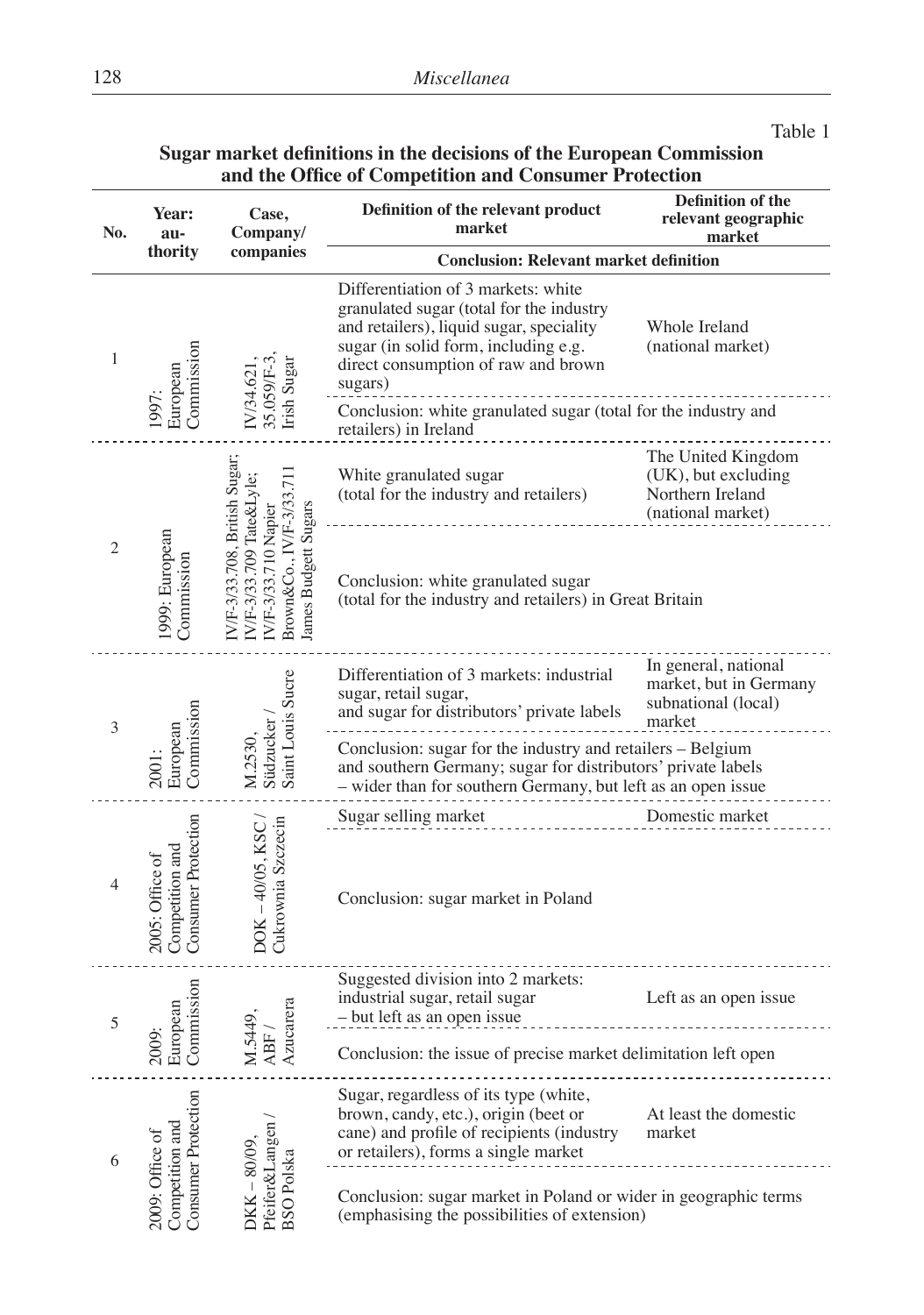|                            |             |                                                                                                                                      | cont. Table 1                                                                                                                  |
|----------------------------|-------------|--------------------------------------------------------------------------------------------------------------------------------------|--------------------------------------------------------------------------------------------------------------------------------|
| 2012: Europe<br>Commission | ដ<br>ខែ     | Differentiation of 2 markets:<br>white industrial sugar, white retail sugar<br>(concerns Italy, in case of Greece<br>$-$ irrelevant) | National (domestic)<br>market – for Italy, for<br>Greece – left as an open<br>issue (but suggested as<br>the domestic market). |
|                            | <u>ដីដំ</u> | Conclusion: as for Italy, white industrial sugar and white retail sugar<br>have national scope                                       |                                                                                                                                |

Source: own compilation on the basis of (Commission decision... 1997, 1998, 2001; Decyzja... 2005, 2009; Case No COMP/M.5449; Case No COMP/M.6286).

The opinions of the authors, as for product market definition, differ substantially from the Commission's decisions, they concur to a much greater extent with the conclusions of the Office of Competition and Consumer Protection in the field – the authors will discuss the issue more broadly in the next section of the paper. Therein they will also refer to the geographic dimension of the sugar market by conducting the E-H test and its discussion.

#### **Research results and discussion**

To verify the research hypothesis, the authors decided to use a method based on movements of goods, i.e. the Elzinga-Hogarty test, because different methods based on prices (correlation analysis, cointegration analysis) have already been applied in national research of the sugar sector (Hryszko K., Szajner P. 2013). But before starting to define the geographic scope of the market, it has to be defined in the supply dimension, i.e. sellers offering products of high substitution rate, and demand dimension, i.e. purchasers of specific needs (Pietrzak M. 2014). In the nomenclature of competition protection, this stage is termed as product market definition, but it seems rather imprecise as, e.g., some decisions of the European Commission define the product market in supply terms, for instance, the market of white granulated sugar, liquid sugar, speciality sugar, while others in demand terms, for example, sugar for industrial recipients, sugar for retail trade (see Table 1). Hence, it seems reasonable to separate the supply and demand aspects from each other, as suggested by Pietrzak. Similar approach to the market is in, e.g., Bourgeois (1979), and also Sleuwaegen (1999) draws attention to the issue.

Sugar, i.e. sucrose  $(C_1,H_2,O_1)$ , is manufactured in 127 countries worldwide (in 79 from sugar cane and in 48 from beets) – across all continents (Figure 2). The global sugar production in 2013 amounted to 167.4 million tonnes, out of which 133.7 million tonnes fell to cane sugar, and beet sugar (manufactured mainly in Europe) accounted for only 20.1% of the global supply (Figure 2).

Sugar beets are usually processed into white sugar under integrated technological processes. Whereas, sugar cane is processed in two stages. Because, cane must undergo rapid treatment upon harvesting, the first processing stage takes place in plants situated on or near the plantation (thus locally – in the country manufacturing the cane). At this stage, raw sugar is produced, i.e. partially purified product in a concentrated, crystallised and microbiologically stable form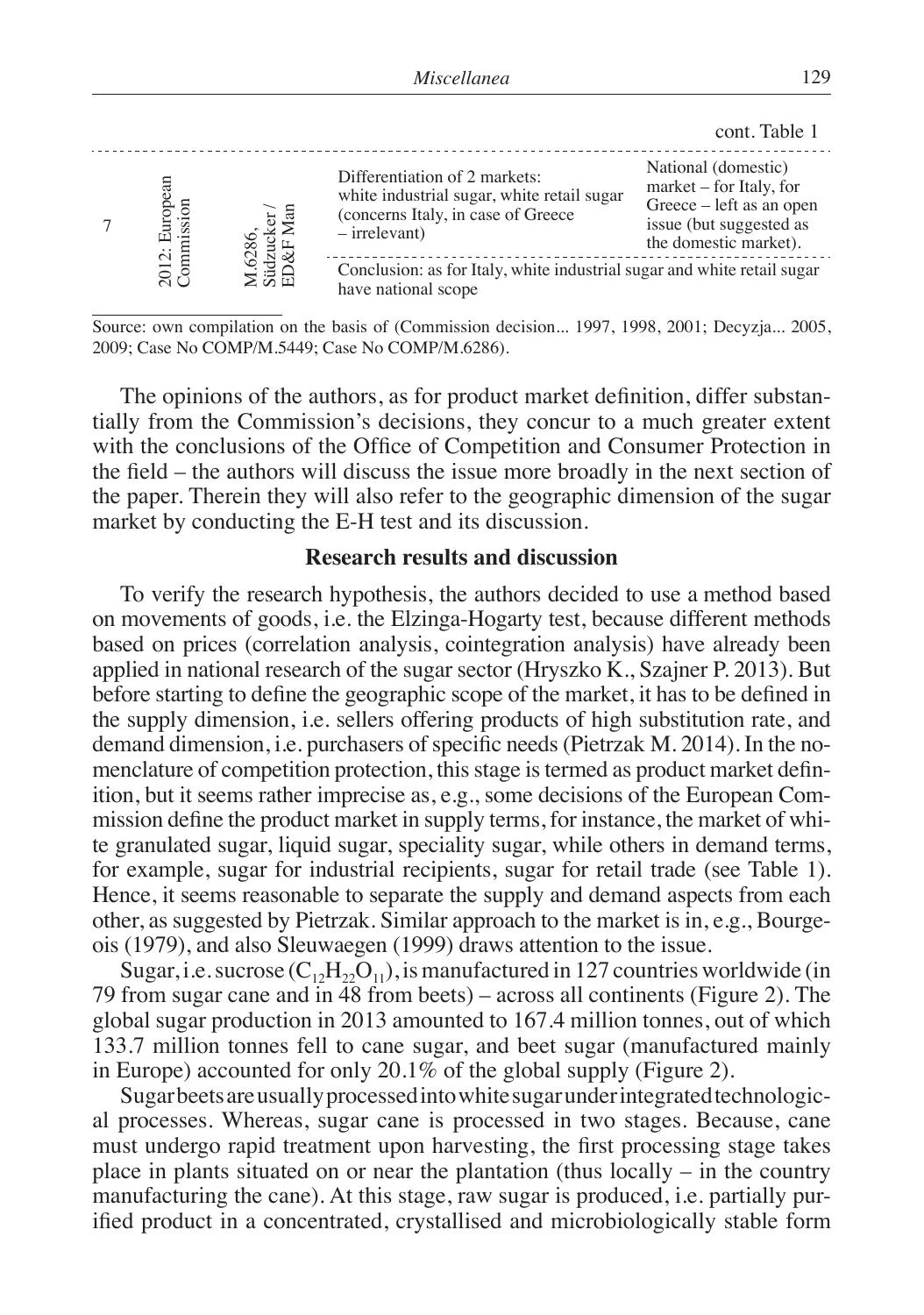– fit for sales, storage and transport (Case No COMP/M.5449). From chemical perspective, raw sugar is the same substance as white sugar. The only difference is purity and slightly lower<sup>13</sup> sucrose weight content, i.e. below 99.5% when dry. Raw sugar can be directly used/consumed or it can undergo another stage of the technological process, i.e. refining, in the course of which it is further purified and subject to other processes increasing its polarisation. Many countries manufacturing raw sugar do not have the technology to refine it; therefore, its substantial quantities are refined in other countries. There are many specialist refineries in Europe, furthermore, some part of sugar factories refine sugar between subsequent sugar beet campaigns – see Figure 3A. It should be noted that in 2013, international trade covered as much as 59.4 million tonnes of sugar (35% of the global production), among which raw sugar accounted for 62% and white sugar – 38% (Hryszko K., Szajner P. 2013; Sugar... 2014).



**Fig. 2.** Geographic differences in sugar production across the world broken down by cane and beet sugar in 2007-2013 (million tonnes *tel quel*/as is basis) Source: own compilation on the basis of (Sugar Year Book 2014).

Authors share the approach of the Office of Competition and Consumer Protection that the sugar market should be considered independently from the type of sugar and recipient as they are highly substitutable – see Figure 3B. When referring to sugar and its types the authors also mean sucrose in the form of raw sugar. This can give rise to controversies because it is a semi-finished product for

<sup>&</sup>lt;sup>13</sup> According to the International Sugar Organization, the difference in polarisation between raw sugar and white sugar decreases and, at present, does not exceed 1.0-1.5 (Sugar... 2014).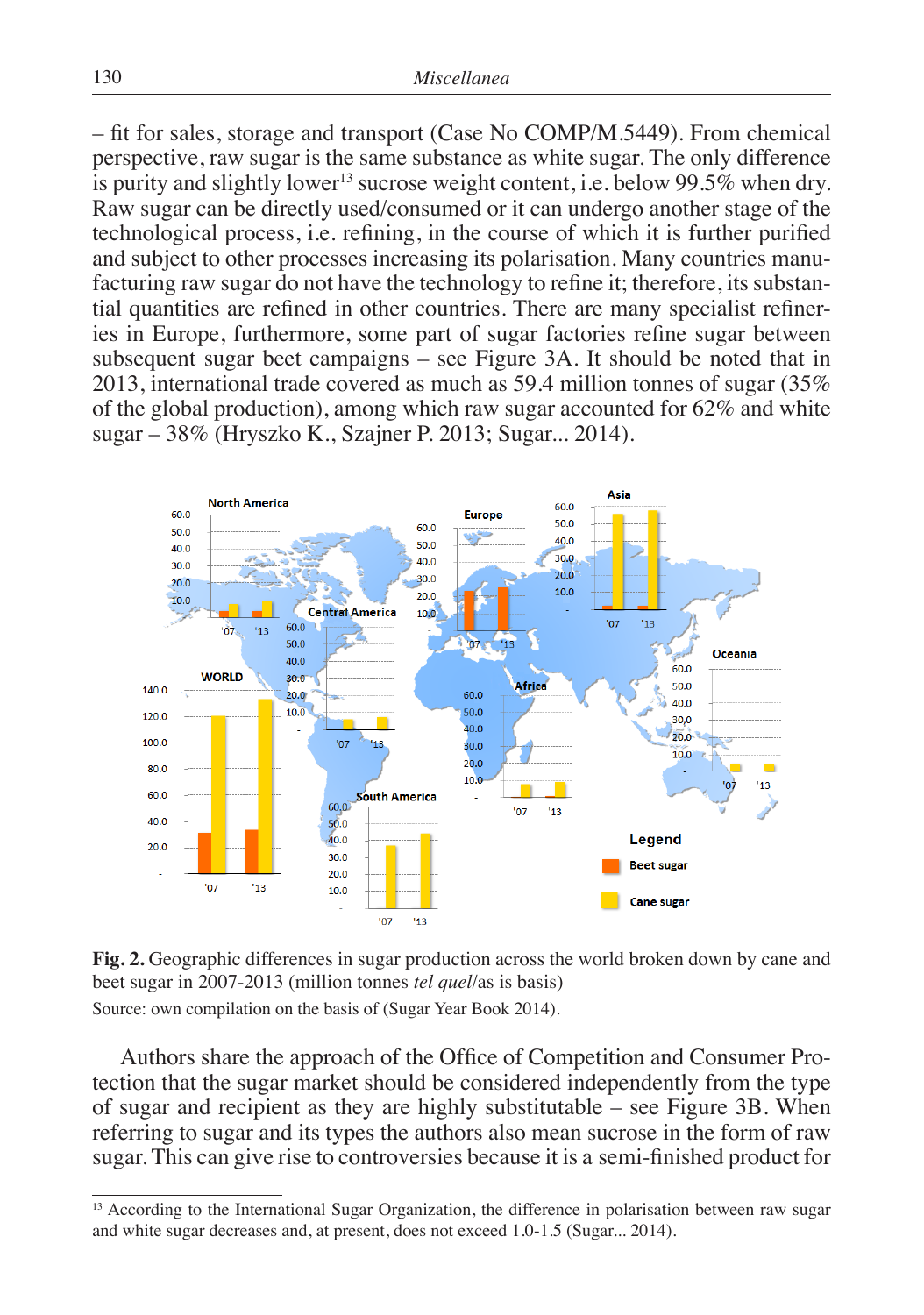white sugar production (see Figure 3A). Overlooking the (less important) issue of some degree of demand substitutability (see Figure 3A), the authors reckon that supply substitutability is especially significant.



**Fig. 3.** Assumptions of the research concerning the scope of sugar market Source: own compilation on the basis of (Pietrzak M., Jałosiński K. 2014).

In the case of a growth in the so-called white sugar premium (a difference in the global prices of white and raw sugar), both specialist refineries and sugar factories are motivated to import raw sugar and to refine it – since high premium gives a chance for attractive margin left after covering the transport and refining  $costs<sup>14</sup>$ . Thus, the arbitration mechanism between the white and raw sugar segment is created. Assuming justness of the reasoning, both segments should be treated as a single market. Similar line of thinking is presented by Hryszko and Szajner (2013). If the conclusions are accurate, there should be a clear interrelation between the prices of products from the two segments. Authors conducted an analysis of simple correlation based on time series covering 84 observations of monthly prices of the two products. The analysis showed a very strong interrelation between raw and white sugar prices (correlation coefficient was 0.99 and is statistically significant for  $\alpha = 0.05$ ) which confirms an assumption about the interrelation of the two sugar market segments. Hryszko and Szajner reach similar conclusions by assessing the regression model based on significantly longer time series covering 406 observations (since 1980).

Basing on the F.O. Licht data on production, consumption and foreign trade in sugar in total (raw and white sugar as an equivalent of raw sugar) for selected campaigns from the period between 2001 and 2014, the authors conducted Elzinga-Hogarty test for most of the significant sugar-producing countries. The research covered a total of 92 countries, and the number of countries presenting complete data that allow to calculate both the LOFI and LIFO test ranged from 75 to 80, depending on campaign. For example, 80 countries for which a set of

<sup>&</sup>lt;sup>14</sup> Of course, customs duties should be considered, if any. It should be emphasised that as a result of the reform, large quantities of customs-free raw sugar are imported to the EU from the ACP and LDCs.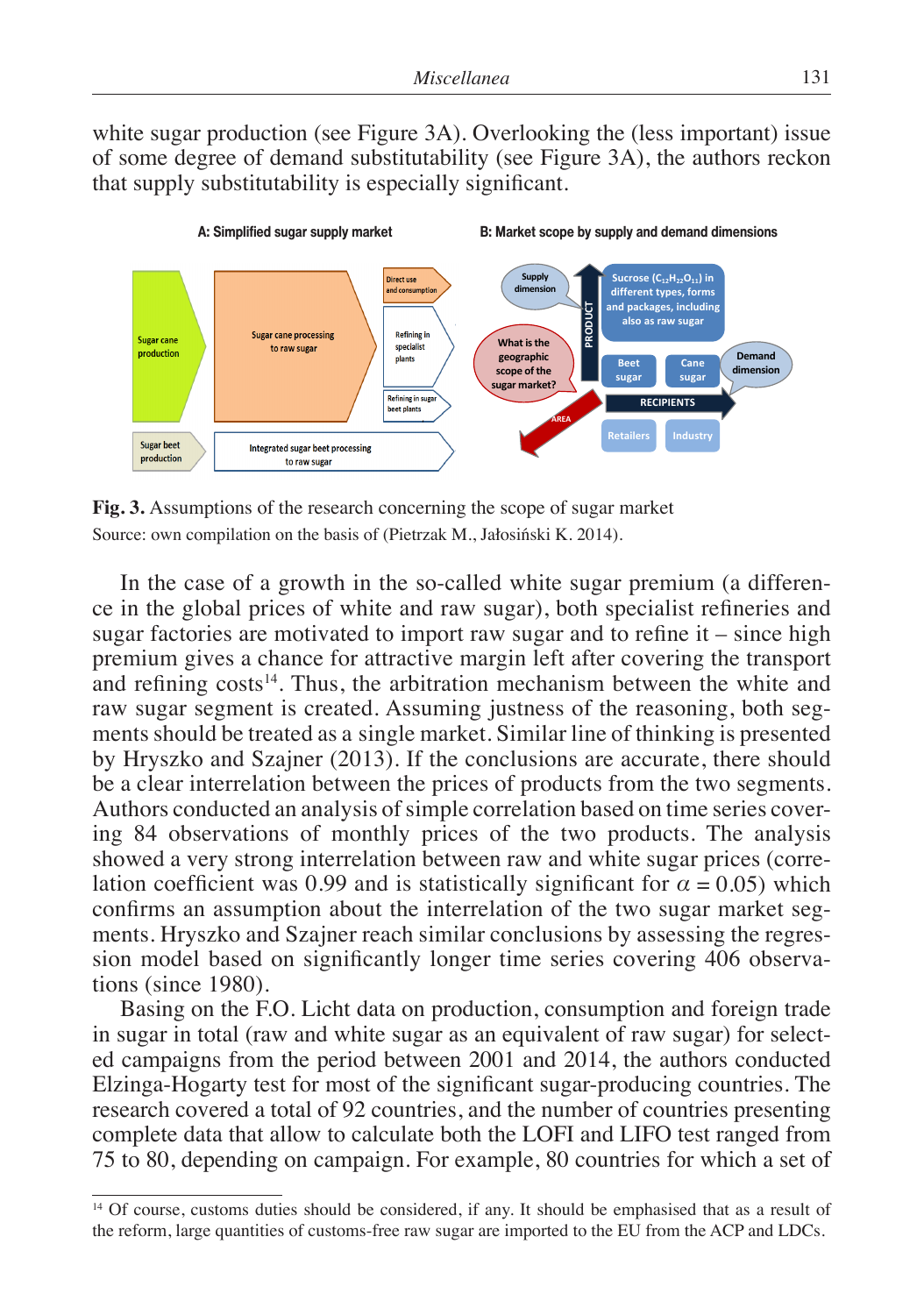the two tests was carried out in the 2013/2014 campaign represents 98% of the total sugar production. Therefore, the assessment may be considered a comprehensive research.

Table 2

| Country              | Produc-<br>tion<br>[thou-<br>sand<br>tonnes] $a$ | Export<br>[thou-<br>sand<br>tonnes] <sup><i>a</i></sup> | $Con-$<br>sump-<br>tion<br>[thou-<br>sand<br>tonnes] <sup><i>a</i></sup> | Import<br>[thou-<br>sand<br>tonnes] <sup><i>a</i></sup> | <b>LOFI</b><br>Test | <b>LIFO</b><br>Test | $\operatorname{E-H}$<br>$\mathrm{Test}_{90\%}$ | $E-H$<br>$\text{Test}_{75\%}$ |
|----------------------|--------------------------------------------------|---------------------------------------------------------|--------------------------------------------------------------------------|---------------------------------------------------------|---------------------|---------------------|------------------------------------------------|-------------------------------|
| Germany              | 4 0 6 6.0                                        | 1 2 2 5 .5                                              | 3 262.2                                                                  | 308.3                                                   | 70%                 | 91%                 | no                                             | no                            |
| France               | 3 9 6 2.0                                        | 2484.4                                                  | 2406.8                                                                   | 916.4                                                   | 37%                 | 62%                 | no                                             | no                            |
| Poland               | 1655.2                                           | 72.9                                                    | 1728.0                                                                   | 100.0                                                   | 96%                 | 94%                 | yes                                            | yes                           |
| Italy                | 1 4 6 9.4                                        | 370.5                                                   | 1 800.0                                                                  | 597.2                                                   | 75%                 | 67%                 | no                                             | no                            |
| <b>Great Britain</b> | 1 3 2 9 .0                                       | 527.4                                                   | 2 4 5 0.5                                                                | 1 649.0                                                 | 60%                 | 33%                 | no                                             | no                            |
| Spain                | 1 1 1 3 .4                                       | 87.6                                                    | 1 3 4 9 .1                                                               | 483.3                                                   | 92%                 | 64%                 | no                                             | no                            |
| Netherlands          | 1 0 3 6 .0                                       | 315.8                                                   | 718.0                                                                    | 59.6                                                    | 70%                 | 92%                 | no                                             | no                            |
| Belgium              | 913.0                                            | 907.3                                                   | 592.0                                                                    | 532.8                                                   | $1\%$               | $10\%$              | no                                             | no                            |
| Czech Republic       | 547.8                                            | 98.8                                                    | 468.5                                                                    | 38.6                                                    | $82\%$              | 92%                 | no                                             | yes                           |
| Denmark              | 520.0                                            | 384.6                                                   | 265.0                                                                    | 134.1                                                   | 26%                 | 49%                 | no                                             | no                            |
| Austria              | 460.0                                            | 139.7                                                   | 349.0                                                                    | 35.5                                                    | 70%                 | 90%                 | no                                             | no                            |
| Sweden               | 437.7                                            | 142.0                                                   | 376.9                                                                    | 80.3                                                    | 68%                 | 79%                 | no                                             | no                            |
| Hungary              | 427.6                                            | 62.4                                                    | 411.1                                                                    | 22.2                                                    | 85%                 | 95%                 | no                                             | yes                           |
| Greece               | 325.0                                            | 19.8                                                    | 322.8                                                                    | 2.6                                                     | 94%                 | 99%                 | yes                                            | yes                           |
| Ireland              | 216.0                                            | 73.8                                                    | 162.0                                                                    | 38.7                                                    | 66%                 | 76%                 | no                                             | no                            |
| Slovakia             | 193.9                                            | 45.8                                                    | 211.8                                                                    | 66.4                                                    | 76%                 | 69%                 | no                                             | no                            |
| Finland              | 159.0                                            | 8.3                                                     | 210.0                                                                    | 68.5                                                    | 95%                 | 67%                 | no                                             | no                            |
| Romania              | 79.1                                             | 8.6                                                     | 548.4                                                                    | 595.9                                                   | 89%                 | $-9\%$              | no                                             | no                            |
| Portugal             | 76.5                                             | 95.4                                                    | 283.8                                                                    | 303.2                                                   | $-25%$              | $-7%$               | no                                             | no                            |
| Bulgaria             | 3.0                                              | 30.5                                                    | 253.0                                                                    | 277.4                                                   | $-917%$             | $-10%$              | no                                             | no                            |

**The E-H test for the EU countries – 2001/2002 campaign**

*a* as per raw sugar

Source: own compilation on the basis of (F.O. Light's... 2010).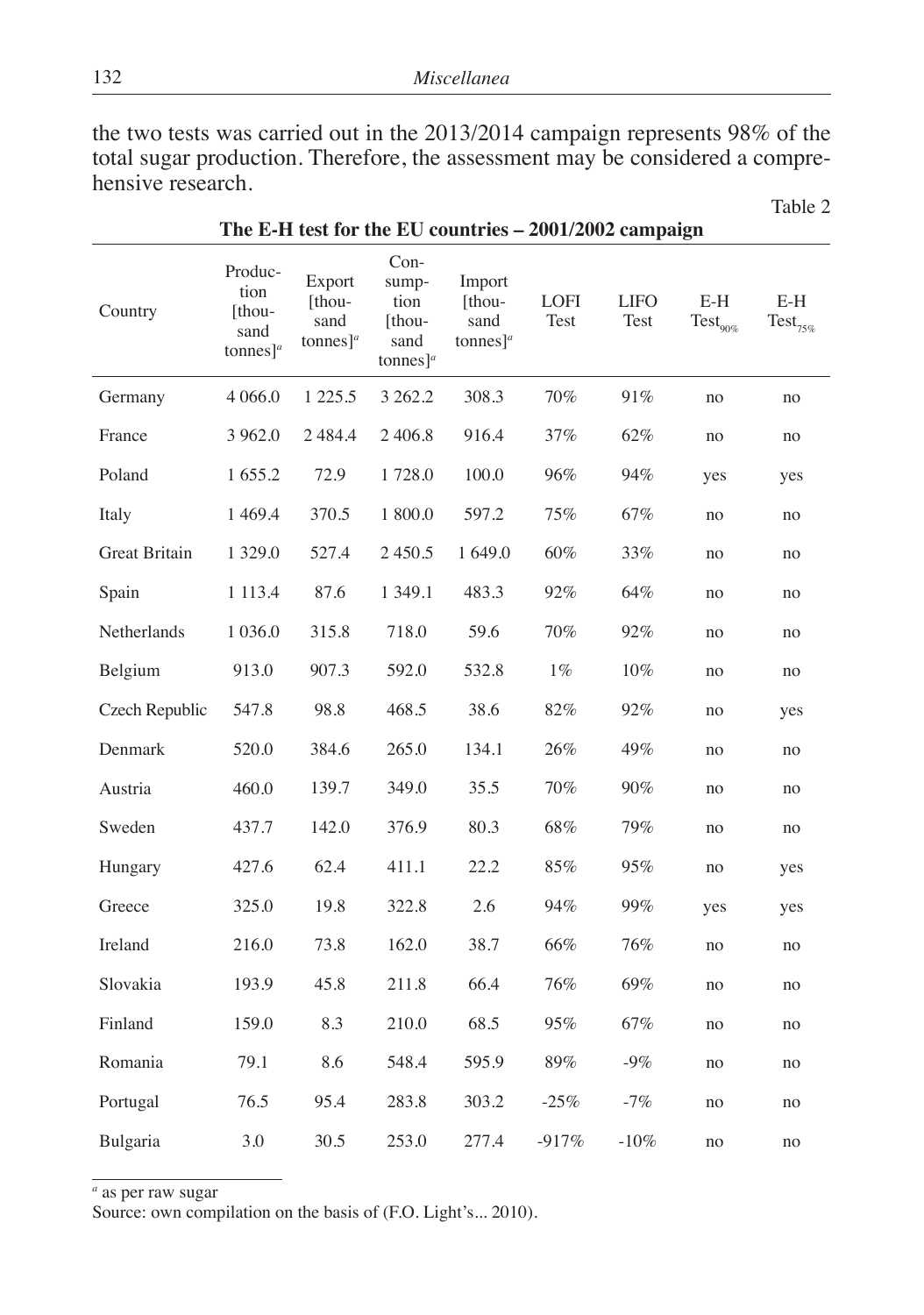Table 3

| Country              | Produc-<br>tion<br>[thou-<br>sand<br>tonnes] <sup><i>a</i></sup> | Export<br>[thou-<br>sand<br>tonnes] <sup><i>a</i></sup> | $Con-$<br>sump-<br>tion<br>[thou-<br>sand<br>tonnes] $a$ | Import<br>[thou-<br>sand<br>tonnes] <sup><i>a</i></sup> | <b>LOFI</b><br>Test | <b>LIFO</b><br>Test | $E-H$<br>$\mathrm{Test}_{90\%}$ | $E-H$<br>$\text{Test}_{75\%}$ |
|----------------------|------------------------------------------------------------------|---------------------------------------------------------|----------------------------------------------------------|---------------------------------------------------------|---------------------|---------------------|---------------------------------|-------------------------------|
| France               | 4 3 4 2.0                                                        | 2 000.0                                                 | 2 5 5 4 .0                                               | 625.0                                                   | 54%                 | 76%                 | no                              | no                            |
| Germany              | 3 601.6                                                          | 973.1                                                   | 3 207.1                                                  | 693.0                                                   | 73%                 | 78%                 | no                              | no                            |
| Poland               | 1931.2                                                           | 480.7                                                   | 1 680.0                                                  | 226.6                                                   | 75%                 | 87%                 | no                              | yes                           |
| <b>Great Britain</b> | 1 3 1 9 .0                                                       | 325.0                                                   | 2 160.0                                                  | 1 300.0                                                 | 75%                 | 40%                 | no                              | no                            |
| Netherlands          | 1 0 3 0 .0                                                       | 380.0                                                   | 937.0                                                    | 225.0                                                   | 63%                 | 76%                 | no                              | no                            |
| Belgium              | 849.0                                                            | 565.0                                                   | 620.0                                                    | 570.0                                                   | 33%                 | 8%                  | no                              | no                            |
| Czech Republic       | 587.5                                                            | 330.3                                                   | 380.0                                                    | 115.5                                                   | 44%                 | 70%                 | no                              | no                            |
| Austria              | 570.0                                                            | 285.0                                                   | 460.0                                                    | 200.0                                                   | 50%                 | 57%                 | no                              | no                            |
| Spain                | 515.1                                                            | 119.2                                                   | 1456.1                                                   | 1 0 5 4 .7                                              | 77%                 | 28%                 | no                              | no                            |
| Denmark              | 502.0                                                            | 280.0                                                   | 320.0                                                    | 150.0                                                   | 44%                 | 53%                 | no                              | no                            |
| Sweden               | 410.8                                                            | 88.6                                                    | 377.3                                                    | 46.6                                                    | 78%                 | 88%                 | no                              | yes                           |
| Italy                | 372.4                                                            | 46.3                                                    | 2 0 3 0.0                                                | 1 644.6                                                 | $88\%$              | 19%                 | no                              | no                            |
| Slovakia             | 188.1                                                            | 100.4                                                   | 180.0                                                    | 77.8                                                    | 47%                 | 57%                 | no                              | no                            |
| Romania              | 160.0                                                            | 119.5                                                   | 500.0                                                    | 396.2                                                   | 25%                 | 21%                 | no                              | no                            |
| Hungary              | 125.9                                                            | 91.8                                                    | 301.6                                                    | 260.4                                                   | 27%                 | 14%                 | no                              | no                            |
| Finland              | 80.0                                                             | 34.0                                                    | 191.0                                                    | 120.0                                                   | 58%                 | 37%                 | no                              | no                            |
| Greece               | 52.1                                                             | 46.3                                                    | 342.9                                                    | 344.9                                                   | 11%                 | $-1\%$              | no                              | no                            |
| Portugal             |                                                                  | 187.0                                                   | 260.0                                                    | 366.2                                                   | no <sup>b</sup>     | $-41%$              | no                              | no                            |
| Bulgaria             | $\overline{\phantom{m}}$                                         | 9.8                                                     | 205.4                                                    | 161.6                                                   | no <sup>b</sup>     | 21%                 | no                              | no                            |
| Ireland              |                                                                  | 11.0                                                    | 168.0                                                    | 148.0                                                   | no <sup>b</sup>     | 12%                 | no                              | no                            |

**The E-H test for the EU countries – 2013/2014 campaign**

*a* as per raw sugar; *b* no production gives zero in the denominator of the index – it is not possible to calculate LOFI test, but from the test logic it follows that if there is no production the test is not met Source: own compilation on the basis of (F.O. Light's... 2014).

Tables 2 and 3 present data necessary to conduct the E-H test, the calculated LOFI and LIFO<sup>15</sup> indices and interpretation<sup>16</sup> of the Elzinga-Hogarty test under two variants – "strong" (90%) and "weak" (75%) market for the EU countries for marginal campaigns in the researched period. Bearing in mind the limited volume of the paper such form of data presentation for all countries and greater num-

<sup>15</sup> LOFI = [(Production – Export)/Production]×100%; LIFO = [(Consumption – Import)/Consumption]×100%.

<sup>&</sup>lt;sup>16</sup> YES means that the market is domestic; NO – transnational.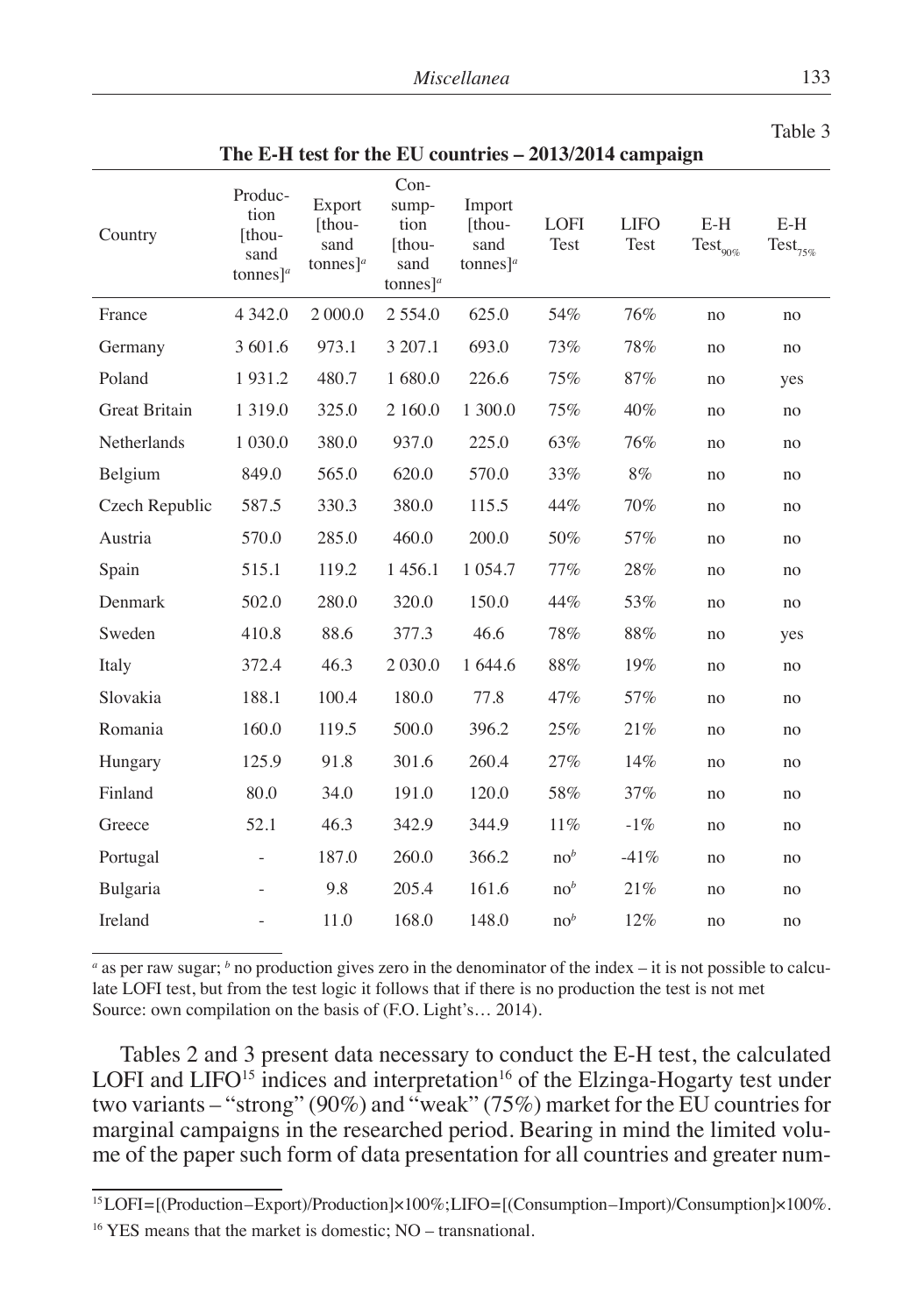ber of campaigns would be too extensive. Thus, Table 4 presents only the final results of the E-H test in two variants – "strong" (90%) and "weak" (75%) market for all countries significant as regards global sugar industry for the following campaigns: 2001/2002, 2005/2006, 2009/2010, 2013/2014.

Table 4

**Conclusions for the E-H test for all countries important for the global sugar industry (campaigns: 2001/2002, 2005/2006, 2009/2010, 2013/2014) and basic information on sugar production in the countries and on the continents**

|                |                                      | 2001/2002                   |                               | 2005/2006                             |                      | 2009/2010                   |                               | 2013/2014                     |                     | 2013/2014                         |                          |                                                   |  |
|----------------|--------------------------------------|-----------------------------|-------------------------------|---------------------------------------|----------------------|-----------------------------|-------------------------------|-------------------------------|---------------------|-----------------------------------|--------------------------|---------------------------------------------------|--|
|                | No. Country                          | E-H<br>$\text{Test}_{90\%}$ | $E-H$<br>$\text{Test}_{75\%}$ | E-H<br>$\text{Test}_{90\%}$           | E-H<br>$Test_{75\%}$ | E-H<br>$\text{Test}_{90\%}$ | $E-H$<br>$\text{Test}_{75\%}$ | E-H<br>$\mathrm{Test}_{90\%}$ | E-H<br>$Test_{75%}$ | Place<br>on the<br>con-<br>tinent | Place<br>in the<br>world | Share<br>in the<br>global<br>pro-<br>duc-<br>tion |  |
|                | ASIA(1 <sup>st</sup> place)<br>37.6% |                             |                               |                                       |                      |                             |                               |                               |                     |                                   |                          |                                                   |  |
| 1              | India                                | yes                         | yes                           | yes                                   | yes                  | no                          | yes                           | yes                           | yes                 | 1                                 | 2                        | 14.6%                                             |  |
| $\overline{2}$ | China                                | no                          | yes                           | yes                                   | yes                  | yes                         | yes                           | no                            | yes                 | $\overline{c}$                    | 3                        | $8.0\%$                                           |  |
| 3              | Thailand                             | n/a                         | n/a                           | no                                    | no                   | n/a                         | n/a                           | no                            | no                  | 3                                 | 4                        | $6.4\%$                                           |  |
| 4              | Pakistan                             | yes                         | yes                           | no                                    | no                   | no                          | no                            | no                            | yes                 | 4                                 | 7                        | 3.3%                                              |  |
| 5              | Indonesia                            | no                          | no                            | no                                    | no                   | no                          | no                            | no                            | no                  | 5                                 | 14                       | 1.4%                                              |  |
| 6              | Philip-                              | yes                         | yes                           | no                                    | yes                  | no                          | yes                           | no                            | yes                 | 6                                 | 16                       | 1.3%                                              |  |
| 7              | pines<br>Vietnam                     | yes                         | yes                           | no                                    | no                   | no                          | no                            | no                            | yes                 | 7                                 | 21                       | 1.0%                                              |  |
| 8              | Iran                                 | no                          | no                            | no                                    | no                   | no                          | no                            | no                            | no                  | 8                                 | 24                       | 0.8%                                              |  |
| 9              | Japan                                | no                          | no                            | no                                    | no                   | no                          | no                            | no                            | no                  | 9                                 | 31                       | 0.4%                                              |  |
| 10             | Bangladesh                           | n/a                         | n/a                           | no                                    | no                   | n/a                         | n/a                           | no                            | no                  | 10                                | 63                       | 0.1%                                              |  |
| 11             | Syria                                | no                          | no                            | no                                    | no                   | no                          | no                            | no                            | no                  | 11                                | 69                       | $0.0\%$                                           |  |
| 12             | Taiwan                               | no                          | no                            | no                                    | no                   | no                          | no                            | no                            | no                  | 12                                | 74                       | $0.0\%$                                           |  |
| 13             | Malaysia                             | no                          | no                            | no                                    | no                   | no                          | no                            | no                            | no                  | 13                                | 76                       | $0.0\%$                                           |  |
| 14             | Singapore                            | n/a                         | n/a                           | n/a                                   | n/a                  | no                          | no                            | n/a                           | n/a                 | n/a                               | n/a                      | n/a                                               |  |
|                |                                      |                             |                               | SOUTH AMERICA (2 <sup>nd</sup> place) |                      |                             |                               |                               |                     |                                   |                          | $26.1\%$                                          |  |
| 15             | <b>Brazil</b>                        | n/a                         | n/a                           | no                                    | no                   | no                          | no                            | no                            | no                  | 1                                 | 1                        | 21.9%                                             |  |
| 16             | Colombia                             | no                          | no                            | no                                    | no                   | no                          | no                            | no                            | no                  | 2                                 | 15                       | 1.3%                                              |  |
| 17             | Argentina                            | no                          | yes                           | no                                    | yes                  | no                          | no                            | yes                           | yes                 | 3                                 | 20                       | 1.0%                                              |  |
| 18             | Peru                                 | no                          | yes                           | no                                    | no                   | no                          | yes                           | no                            | yes                 | 4                                 | 26                       | 0.7%                                              |  |
| 19             | Ecuador                              | yes                         | yes                           | no                                    | yes                  | yes                         | yes                           | yes                           | yes                 | 5                                 | 35                       | 0.3%                                              |  |
| 20             | Venezuela                            | no                          | no                            | no                                    | yes                  | no                          | no                            | no                            | no                  | 6                                 | 39                       | 0.3%                                              |  |
| 21             | Bolivia                              | no                          | yes                           | no                                    | yes                  | no                          | no                            | no                            | yes                 | 7                                 | 44                       | 0.3%                                              |  |
| 22             | Chile                                | no                          | no                            | no                                    | no                   | no                          | no                            | no                            | no                  | 8                                 | 55                       | 0.1%                                              |  |
| 23             | Guyana                               | no                          | no                            | no                                    | no                   | no                          | no                            | no                            | no                  | 9                                 | 58                       | 0.1%                                              |  |
| 24             | Paraguay                             | no                          | no                            | no                                    | no                   | no                          | no                            | no                            | no                  | 10                                | 66                       | $0.1\%$                                           |  |
| 25             | Uruguay                              | no                          | no                            | no                                    | no                   | no                          | no                            | no                            | no                  | 11                                | 73                       | $0.0\%$                                           |  |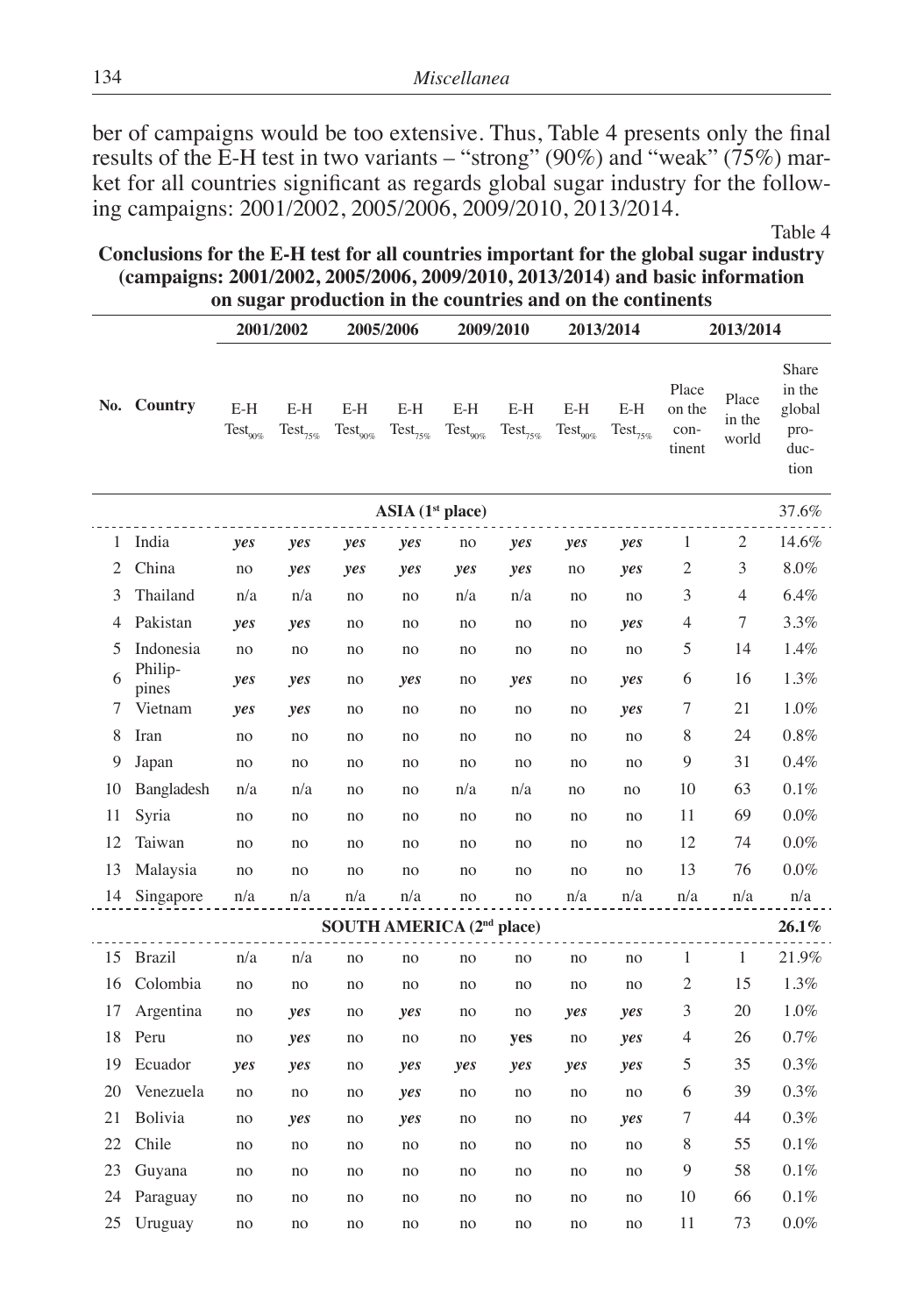| EUROPE (3 <sup>rd</sup> place) |                       |     |                                              |     |     |     |                              |     |     |                |    | $15.1\%$ |
|--------------------------------|-----------------------|-----|----------------------------------------------|-----|-----|-----|------------------------------|-----|-----|----------------|----|----------|
| 9.4%<br>including the EU       |                       |     |                                              |     |     |     |                              |     |     |                |    |          |
|                                | 26 France             | no  | no                                           | no  | no  | no  | no                           | no  | no  | $\mathbf{1}$   | 10 | 2.4%     |
| 27                             | Germany               | no  | no                                           | no  | no  | no  | no                           | no  | no  | $\overline{c}$ | 11 | 2.0%     |
| 28                             | Poland                | yes | yes                                          | no  | no  | no  | yes                          | no  | yes | 3              | 19 | $1.1\%$  |
| 29                             | Great<br>Britain      | no  | no                                           | no  | no  | no  | no                           | no  | no  | 4              | 25 | 0.7%     |
| 30                             | Netherlands           | no  | no                                           | no  | no  | no  | no                           | no  | no  | 5              | 27 | 0.6%     |
| 31                             | Belgium               | no  | no                                           | no  | no  | no  | no                           | no  | no  | 6              | 28 | 0.5%     |
| 32                             | Czech<br>Republic     | no  | yes                                          | no  | no  | no  | no                           | no  | no  | 7              | 36 | $0.3\%$  |
| 33                             | Austria               | no  | no                                           | no  | no  | no  | no                           | no  | no  | 8              | 38 | 0.3%     |
| 34                             | Spain                 | no  | no                                           | no  | no  | no  | no                           | no  | no  | 9              | 42 | 0.3%     |
| 35                             | Denmark               | no  | no                                           | no  | no  | no  | no                           | no  | no  | 10             | 43 | 0.3%     |
| 36                             | Sweden                | no  | no                                           | no  | no  | no  | no                           | no  | yes | 11             | 51 | 0.2%     |
| 37                             | Italy                 | no  | no                                           | no  | no  | no  | no                           | no  | no  | 12             | 52 | 0.2%     |
| 38                             | Slovakia              | no  | no                                           | no  | no  | no  | no                           | no  | no  | 13             | 59 | 0.1%     |
| 39                             | Romania               | no  | no                                           | no  | no  | no  | no                           | no  | no  | 14             | 62 | 0.1%     |
| 40                             | Hungary               | no  | yes                                          | no  | no  | no  | no                           | no  | no  | 15             | 65 | 0.1%     |
| 41                             | Finland               | no  | no                                           | no  | no  | no  | no                           | no  | no  | 16             | 70 | 0.0%     |
| 42                             | Greece                | yes | yes                                          | no  | no  | no  | no                           | no  | no  | 17             | 71 | $0.0\%$  |
| 43                             | Bulgaria              | no  | no                                           | no  | no  | no  | no                           | no  | no  | 18             | 77 | $0.0\%$  |
| 44                             | Ireland               | no  | no                                           | no  | no  | no  | no                           | no  | no  | 19             | 78 | $0.0\%$  |
|                                | 45 Portugal           | no  | no                                           | no  | no  | no  | no                           | no  | no  | 20             | 79 | $0.0\%$  |
|                                |                       |     |                                              |     |     |     | including the REST OF EUROPE |     |     |                |    | 5.8%     |
| 46                             | Russian<br>Federation | no  | no                                           | no  | no  | no  | no                           | no  | yes | 1              | 8  | 2.6%     |
| 47                             | Turkey                | no  | yes                                          | yes | yes | yes | yes                          | yes | yes | 2              | 13 | 1.4%     |
| 48                             | Ukraine               | no  | yes                                          | yes | yes | no  | yes                          | yes | yes | 3              | 23 | 0.8%     |
| 49                             | Serbia                | no  | no                                           | no  | no  | no  | no                           | no  | no  | 4              | 37 | 0.3%     |
| 50                             | Switzerland           | no  | no                                           | no  | no  | no  | yes                          | no  | no  | 5              | 56 | 0.1%     |
|                                |                       |     | <b>NORTH AND CENTRAL AMERICA (4th place)</b> |     |     |     |                              |     |     |                |    | 12.2%    |
|                                | 51 USA                | no  | yes                                          | no  | no  | no  | no                           | no  | no  | 1              | 5  | 4.2%     |
| 52                             | Mexico                | no  | yes                                          | no  | yes | no  | yes                          | no  | no  | $\overline{c}$ | 6  | $3.5\%$  |
| 53                             | Guatemala             | no  | no                                           | no  | no  | no  | no                           | no  | no  | 3              | 12 | $1.6\%$  |
| 54                             | Cuba                  | no  | no                                           | no  | no  | no  | no                           | no  | no  | $\overline{4}$ | 22 | $0.9\%$  |
| 55                             | Nicaragua             | n/a | n/a                                          | no  | no  | n/a | n/a                          | no  | no  | 5              | 29 | 0.4%     |
| 56                             | Salvador              | no  | no                                           | no  | no  | no  | no                           | no  | no  | 6              | 30 | $0.4\%$  |
| 57                             | Dominican<br>Republic | no  | no                                           | no  | no  | no  | no                           | no  | no  | $\tau$         | 40 | $0.3\%$  |
| 58                             | Honduras              | no  | no                                           | no  | no  | no  | yes                          | no  | no  | 8              | 41 | 0.3%     |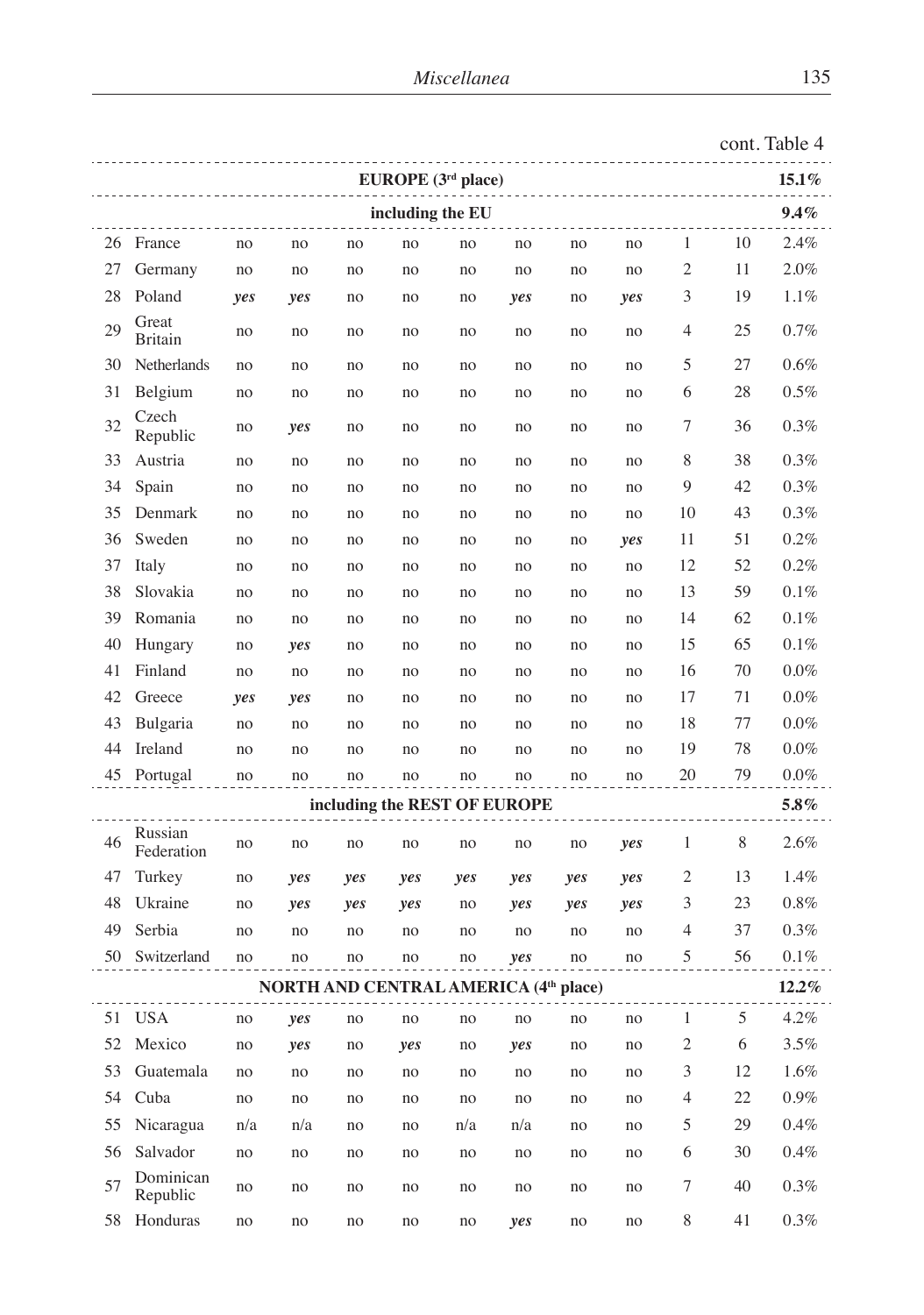|                                                    |                                   |           |                      |    |                     |    |    |    |     |                |    | cont. Table 4 |
|----------------------------------------------------|-----------------------------------|-----------|----------------------|----|---------------------|----|----|----|-----|----------------|----|---------------|
| 59                                                 | Costa Rica                        | no        | no                   | no | no                  | no | no | no | no  | 9              | 46 | $0.3\%$       |
| 60                                                 | Panama                            | no        | yes                  | no | no                  | no | no | no | no  | 10             | 61 | 0.1%          |
| 61                                                 | Jamaica                           | no        | no                   | no | no                  | no | no | no | no  | 11             | 64 | 0.1%          |
| 62                                                 | Canada                            | no        | no                   | no | no                  | no | no | no | no  | 12             | 67 | 0.1%          |
| 63                                                 | <b>Barbados</b>                   | no        | no                   | no | no                  | no | no | no | no  | 13             | 75 | $0.0\%$       |
| 64                                                 | Trinidad/<br>Tobago               | no        | no                   | no | no                  | no | no | no | no  | 14             | 80 | $0.0\%$       |
| AFRICA (5 <sup>th</sup> place)<br>6.3%<br><u>.</u> |                                   |           |                      |    |                     |    |    |    |     |                |    |               |
|                                                    | Republic<br>65 of South<br>Africa | no        | no                   | no | no                  | no | no | no | no  | 1              | 17 | 1.3%          |
| 66                                                 | Egypt                             | no        | no                   | no | no                  | no | no | no | no  | $\overline{2}$ | 18 | 1.2%          |
| 67                                                 | Sudan                             | no        | no                   | no | no                  | no | no | no | no  | 3              | 32 | 0.4%          |
| 68                                                 | Swaziland                         | n/a       | n/a                  | no | no                  | no | no | no | no  | 4              | 33 | 0.4%          |
| 69                                                 | Kenia                             | no        | yes                  | no | no                  | no | no | no | yes | 5              | 34 | 0.4%          |
| 70                                                 | Zimbabwe                          | no        | no                   | no | no                  | no | no | no | no  | 6              | 45 | 0.3%          |
| 71                                                 | Mauritius                         | no        | no                   | no | no                  | no | no | no | no  | 7              | 47 | 0.3%          |
| 72                                                 | Zambia                            | no        | no                   | no | no                  | no | no | no | no  | 8              | 48 | 0.2%          |
| 73                                                 | Morocco                           | no        | no                   | no | no                  | no | no | no | no  | 9              | 49 | 0.2%          |
| 74                                                 | Mozam-<br>bique                   | no        | no                   | no | no                  | no | no | no | no  | 10             | 50 | 0.2%          |
| 75                                                 | Tanzania                          | no        | no                   | no | no                  | no | no | no | no  | 11             | 53 | 0.2%          |
| 76                                                 | Malawi                            | no        | no                   | no | no                  | no | no | no | yes | 12             | 54 | 0.2%          |
| 77                                                 | Ivory<br>Coast                    | no        | no                   | no | no                  | no | no | no | no  | 13             | 60 | 0.1%          |
| 78                                                 | Madagascar                        | no        | no                   | no | no                  | no | no | no | no  | 14             | 68 | 0.1%          |
|                                                    | 79 Nigeria                        | $\rm{no}$ | no                   | no | no                  | no | no | no | no  | 15             | 72 | $0.0\%$       |
|                                                    |                                   |           | $\sim$ $\sim$ $\sim$ |    | OCEANIA (6th place) |    |    |    |     |                |    | $2.6\%$       |
| 80                                                 | Australia                         | no        | no                   | no | no                  | no | no | no | no  | 1              | 9  | 2.4%          |
|                                                    | 81 Fiji                           | no        | no                   | no | no                  | no | no | no | no  | $\overline{2}$ | 57 | 0.1%          |

Source: own compilation on the basis of (F.O. Light's 2014).

The obtained results confirm the assumed research hypothesis that the geographic dimension of the sugar market has a transnational scope. On the global scale, only from 4% to 9% of countries meet the criteria of a "strong" national market, while in the case of a lower limit – from 13% to 25% of countries are characterised as "weak" domestic market. When referring only to the countries of the EU, statistics are even worse. The criteria of a "strong" national market were met by only 2 countries (10%) and only in the 2001/2002 campaign. In later campaigns none of the EU countries was recognised as a "strong" domestic market. In case of mitigated criteria, the share of countries characterised by "weak" national market ranged from 0% to 20%.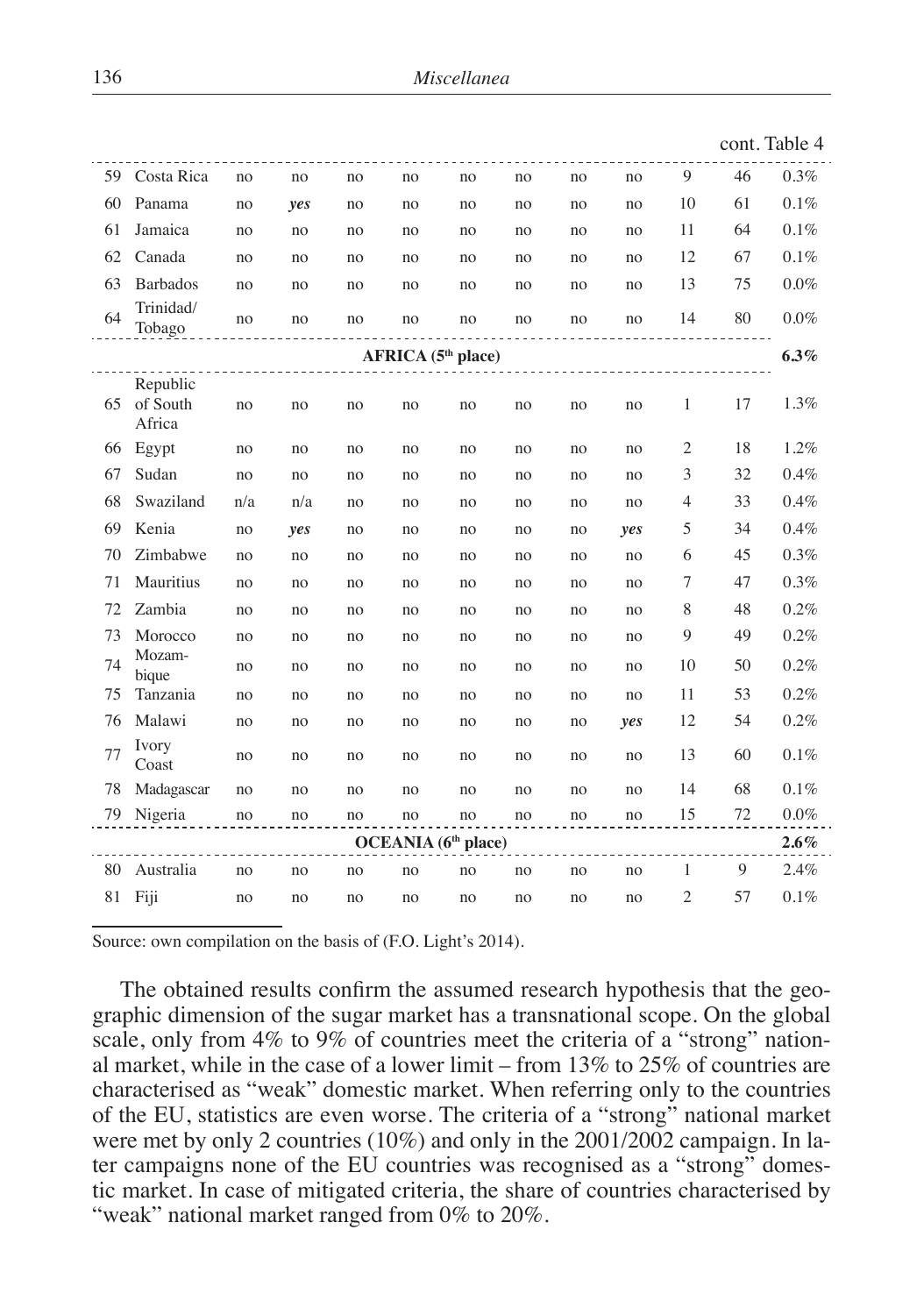It is also interesting to look at the results of the E-H test at the beginning and end of the researched period. As far as in the 2001/2002 campaign, the medians for the LOFI and LIFO indices in the EU countries and all around the world were not too far away from the limit marking the "weak" national market, in the last campaign, however, these values are much lower, especially for the EU countries (Figure 4B). A similar trend is visible at the level of statistics of countries meeting the criteria for the "strong" and "weak" test (Figure 4B).



#### Fig. 4. Summary of the results of the E-H test Summary of the results of the **E-11** lest

Source: own compilation on the basis of data from Tables 2 and 4 and own calculations.

The results of the conducted research lead to different conclusions that it would follow from the analysed decisions of the antitrust authorities at the European and Polish level, in which the sugar market is defined as national or even subnational. It is a controversy. The defenders of the positions of antitrust authorities coand the results of the results of the results obtained by the authors. Firstly, they counterarguments to the results obtained by the authors. Firstly, they could try to contest the adopted scope of the market in the supply and demand dimension (see Figure 4B), which is significantly broader than the definition of the product market given in their decisions (refers especially to the Commission's decisions). But, according to the authors, such a wide delimitation is justified - it is confirmed by own empirical verification and research of other authors. Secondly, they could refer to the differentiation<sup>17</sup> between the "economic market" and "antitrust relevant market" arguing that the E-H method defines the "economic market" (Wårell L. 2007). from the conducted research lead to different conclusions that it

But, it should be noted that the obtained results comply with the opinion of the representatives of the industry (cited in some of the Commission's decisions) that as a result of the 2006 reform the character of the European sugar industry changes and markets have a much broader geographical scope than the mational one. The reform caused, *inter alia*, liberalisation of the sugar market national one. The reform caused, *inter alia*, liberalisation of the sugar market in the least developed countries (LDC) and the African, Caribbean and Pacific Group of States (ACP). Combined with voluntary production (quota) constra-What is more, a similar opinion – i.e. concerning the transition  $\mathcal{A}$  the transitional character of the transmassion of the transmassion of the transmassion of the transmassion of the transmassion of the transmassion

<sup>&</sup>lt;sup>17</sup> The authors consider this differentiation as controversial but a wider discussion on the issue goes beyond the framework of this paper. 

 $17$  The authors consider this differentiation as controversial but a wider discussion on the issue goes beyond the issue goes beyond the issue goes beyond the issue goes beyond the issue goes beyond the issue goes beyond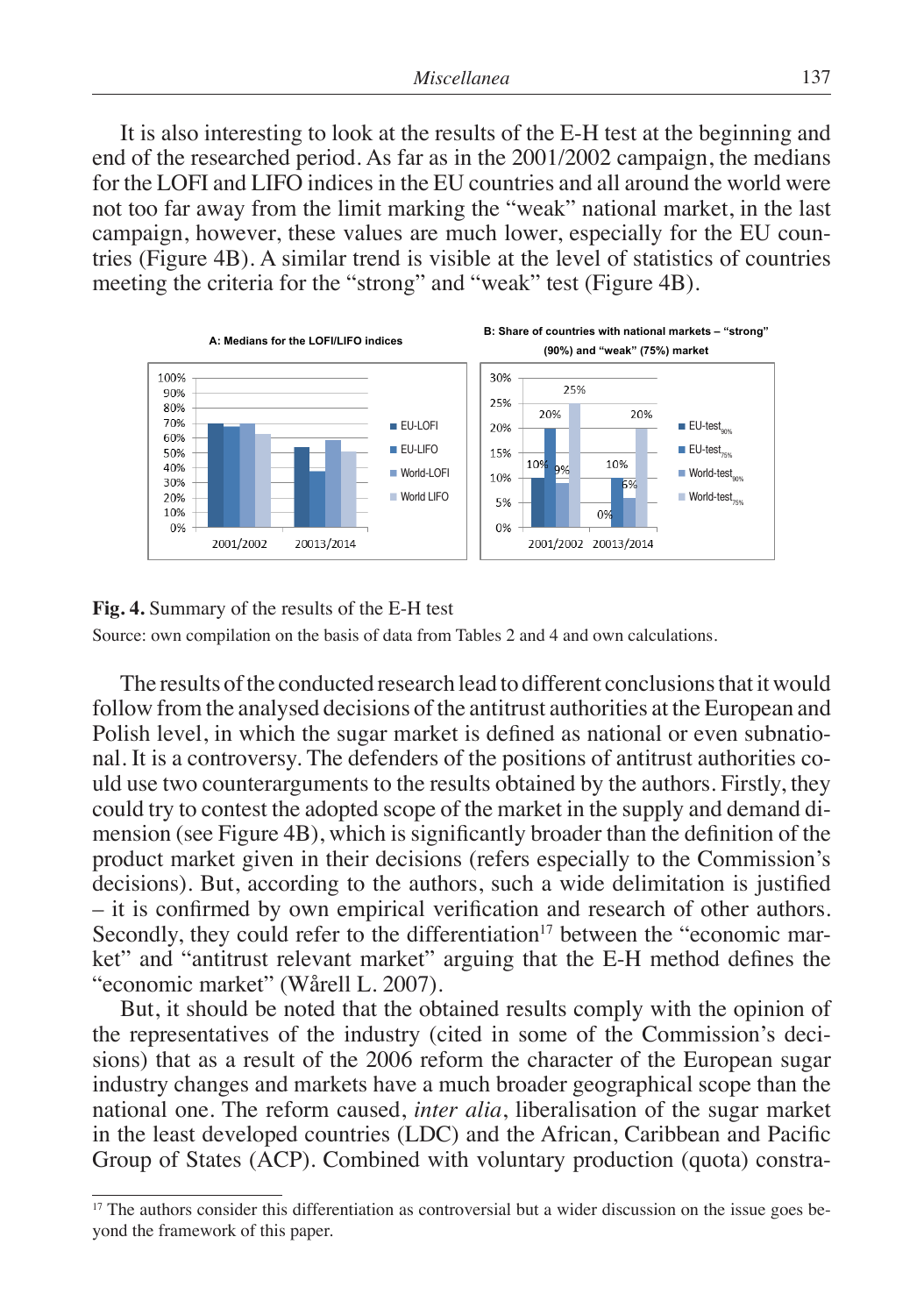ints and suspension of payments to export, it resulted in a significant increase in sugar export to the EU, which causes greater internationalisation of the EU sugar sector.

What is more, a similar opinion  $-\,$  i.e. concerning the transnational character of the sugar market, is expressed by other researchers of the industry (Iwan C. 2007; Nolte S., Grethe H. 2013). Hryszko and Szajner indicate that the reform has caused significant movements in foreign trade in sugar in the EU countries that changed from exporters into net importers in the conditions of foreign trade intensification. At the same time, white sugar dominates in export (95% in quantity terms), while raw sugar accounts for a half of imports, mainly from the ACP and LDC. Summing up their research they state: "the industry is more and more linked to external markets, (…) the impact of the global market on the local markets is clearly visible. Cointegration of the domestic market with the international market is illustrated with a strong dependence of the national selling prices and prices on the international commodity exchanges" (Hryszko K., Szajner P. 2013).

Even if we do not consider the results obtained by the authors as decisive, they are an argument for a broader look at the geographic dimension of the sugar market than it is done by the antitrust authorities. The authors reckon that the issue of geographic delimitation of the market requires further research and discussions. It should be noted that too restrictive approach in merger control (and it becomes such when the market definition is too narrow as regards the economic realities) entails a risk that by restricting integration of companies their competitive ability, on the verge of further sugar market liberalisation, will weaken (abrogation of quotas as of 2017).

#### **Conclusions**

The progressing dynamic processes of regional economic integration and globalisation irreversibly change markets (also agri-food markets), of which we are used to think as local, into transnational markets by extending their spatial borders. Thus, the issue of delimitation of the geographic market of agricultural products and food processing products becomes especially important. How to demit the geographic border of a market? In the last paper published in "Zagadnienia Ekonomiki Rolnej" one of the authors tried to answer the question by referring to the concepts and methods deriving from strategic management. Whereas, definition of the geographic dimension of a market interests also economists and legal practitioners dealing with establishing and enforcing competition law, hence there are interesting works in the field both in the form of decisions of antitrust authorities and methodology of market delimitation – also as quantitative methods.

One of them is Elzinga-Hogarty basing on the data on movements of goods between markets in proportion to production and consumption. The use of the test to all countries important in the global sugar industry showed that, from the perspective of the method, only few countries have fairly closed national sugar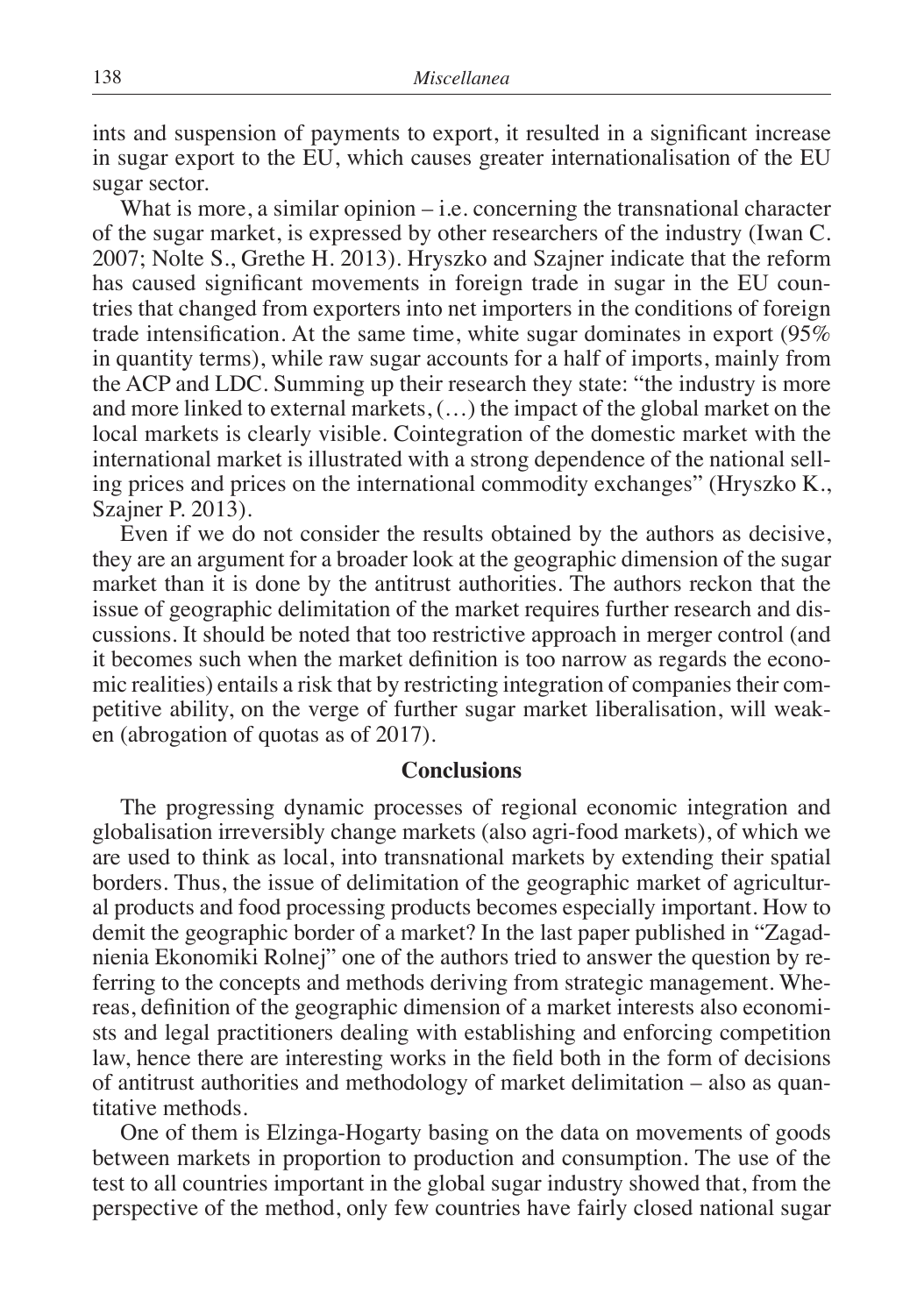markets. In most of the countries the international links are strong enough to point to a need for wider than national market delimitation. These results are contrary to the decisions of the European and Polish antitrust authorities, but they are compliant with the opinions of representatives of the industry and researchers specialising in this field. Thus, an important controversy in spatial definition of the sugar market is revealed.

Bearing in mind that the conducted analysis rather signals issues than gives final decisions, the authors postulate further research in the field. First of all, the use of the E-H method, whose potential was only partially used in this research, should be extended to verify the hypothesis on the national scope of the sugar market. But the method served primarily to define the actual limits of the market by "sticking together" subsequent markets that do not meet the LOFI/LIFO tests until the postulate of relative isolation as regards movements of goods is met by thus created geographical aggregate of market segments. It would be worthwhile to hold such research not only for the sugar market but also for other agri-food sectors. Secondly, other methodologies should be used in parallel, not only to the sugar market, both those quantitative (e.g. price cointegration analysis) and qualitative, including those rooted in strategic management. This complies with the postulate of Sleuwaegen, who considered it interesting to combine different market delimitation methods – especially antitrust methods with strategic methods (1999).

#### **Literature:**

- 1. Allaire Y., Firsirotu M.E.: Myślenie strategiczne. PWN, Warsaw 2000.
- 2. Audy E., Erutku C.: Price Tests to Define Markets: An Application to Wholesale Gasoline in Canada. Journal of Industry Competition and Trade, vol. 5, no. 2, 2005, 137-154.
- 3. Baker J.B.: Market Definition: An Analitical Overview. Antitrust Law Journal, vol. 74, issue 1, 2007, 129-173.
- 4. Bourgeois J.C.: A Measure for Market Delineation. Advances in Consumer Research, vol. 6, issue 1, 1979, 514-518.
- 5. Brorsen B.W., von Bailey D., Thomsen M.R.: Mapping Market Areas Using Nonparametric Smoothing. Geographical Analysis, vol. 29, no. 3 1997, 214-231.
- 6. Case No COMP/M.5449, ABF/Azucarera, http://ec.europa.eu/competition/antitrust /cases/decisions/ M5449\_20090330\_20310\_265127\_EN.pdf, access date 01.12.2014.
- 7. Case No COMP/M.6286, Südzucker/ED&F Man, http://ec.europa.eu/competition/antitrust/cases/ decisions/m6286\_20120516\_20600\_3495062\_EN.pdf, access date 01.12.2014.
- 8. Commission decision of 14 May 1997 relating to a proceeding pursuant to Article 86 of the Treaty (IV/34.621, 35.059/F-3 – Irish Sugar plc), Official Journal of the European Communities L258, vol. 40, 1997.
- 9. Commission decision of 14 October 1998 relating to a proceeding pursuant to Article 85 of the EC Treaty Case IV/F-3/33.708 – British Sugar plc, Case IV/F-3/33.709 – Tate&Lyle plc, Case IV/F-3/33.710 – Napier Brown&Company Ltd, Case, IV/F-3/33.711 James Budgett Sugars Ltd, http:ec.europa.eu/competition/antitrust/cases/dec\_ docs/33708/33708\_6\_7.pdf, access date 01.12.2014.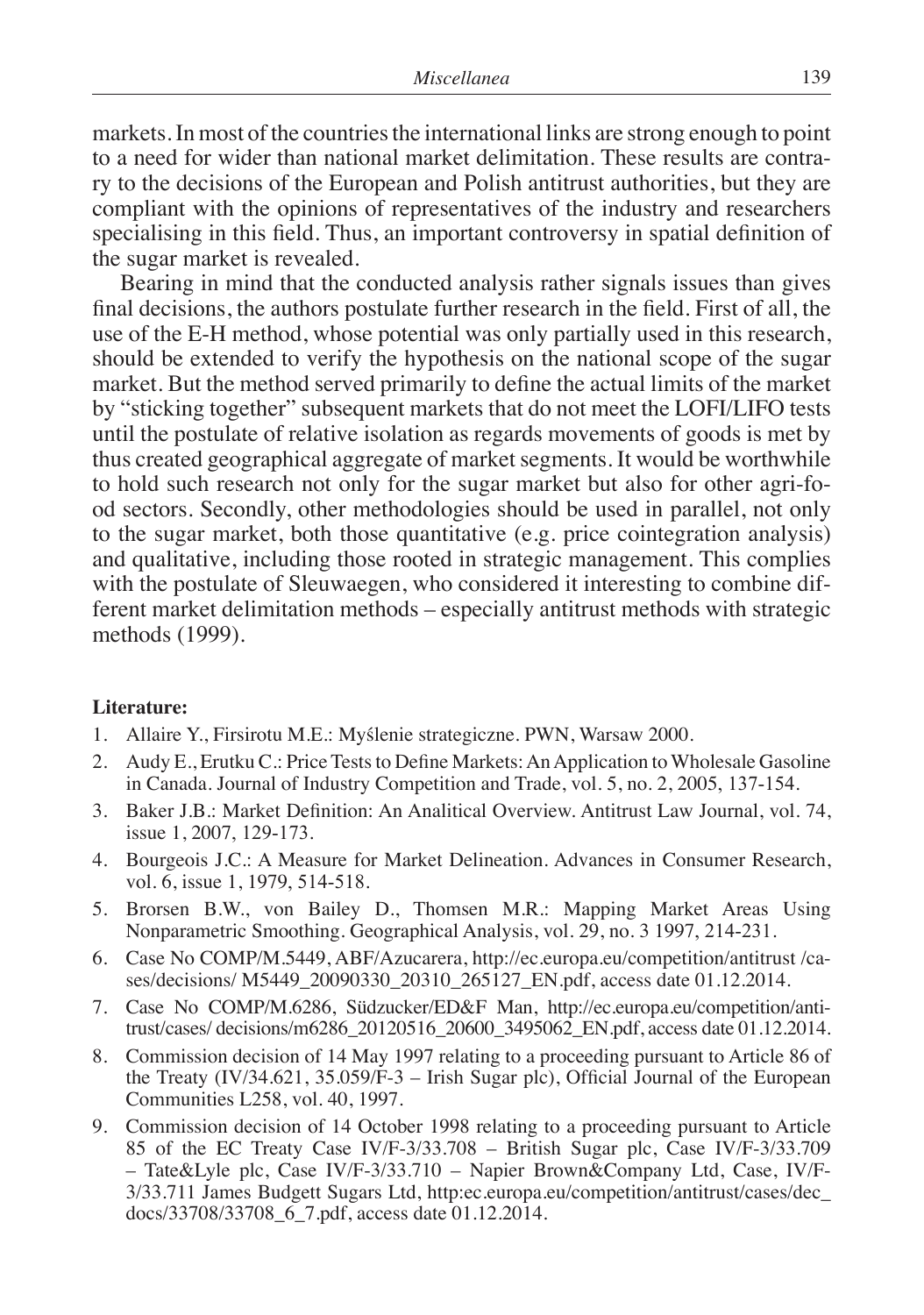- 10. Commission decision of 20 December 2001 declaring a concentration to be compatible with the common market and the EEA Agreement (Case COMP/ M.2530, Südzucker/ Saint Louis Sucre). Official Journal of the European Union L103, vol. 46, 2003.
- 11. Commission notice on the definition of relevant market for the purposes of Community competition law. Official Journal of the European Communities C372, vol. 40 9 December 1997.
- 12. Crane S.E., Welch P.J.: The Problem of Geographic Market Definition: Geographic Proximity vs. Economic Significance. Atlantic Economic Journal, vol. 19, issue 2, 1991, 12-20.
- 13. DECYZJA nr DOK  $-40/05$  z dnia 25.04.2005, http://decyzje.uokik.gov.pl/dec prez. nsf/0/2264BA7B635FBE72C12574F3003ED067/\$file/Decyzja\_nr\_DOK40\_2005\_z\_ dnia\_25.04.2005.pdf, access date 01.12.2014.
- 14. DECYZJA nr DKK 80/09 z dnia 16.11.2009, http://decyzje.uokik.gov.pl/dec\_prez. nsf/0/2AC6D1438A68FFABC1257679004CD46B/\$file/Decyzja%20Nr%20DKK%20 80\_2009%20z%2016.11.2009%20-%20Pfeifer%20&%20Langen%20i%20BSO%20 Polska%20-%20koncenracja.pdf, access data 01.12.2014.
- 15. Elzinga K.G., Swisher A.W.: Limits of the Elzinga-Hogarty Test in Hospital Mergers: The Evanston Case. International Journal of the Economics of Business, vol. 18, no. 1, 2011, 133-146.
- 16. F.O. Licht's International Sugar and Sweetener Report. World Sugar Balances, 2001/2002 – 2010/2011, Ratzeburg, 2010.
- 17. F.O. Licht's International Sugar and Sweetener Report. World Sugar Balances, 2005/2006 – 2014/2015, Ratzeburg, 2014.
- 18. Gaynor M.S., Kleiner S.A., Vogt W.B.: A Structural Approach to Market Definition with an Application to the Hospital Industry. The Journal of Industrial Economics, vol. LXI, no. 2, 2013, 243-289.
- 19. Gore D., Lewis S., Lofaro A., Dethmers F.: The Economic Assessment of Mergers under European Competition Law, Cambridge University Press, 2013.
- 20. Gorynia M.: Delimitacja systemów gospodarczych w naukach ekonomicznych. Ruch Prawniczy, Ekonomiczny i Socjologiczny, Rok LV, zeszyt 2, 1993, 65-72.
- 21. Grzybowska B.: Innowacyjność przemysłu spożywczego w Polsce ujęcie regionalne, Wyd. Uniwersytetu Warmińsko-Mazurskiego w Olsztynie, Olsztyn 2012.
- 22. Hryszko K., Szajner P.: Sytuacja na światowym rynku cukru i jej wpływ na możliwości uprawy buraków cukrowych w Polsce. Program Wieloletni 2011-2014: Konkurencyjność polskiej gospodarki żywnościowej w warunkach globalizacji i integracji europejskiej no. 71, IERiGŻ-PIB, Warsaw 2013.
- 23. Iwan C.: The Impact of Privatization With Foreign Involvement on the Restructuring Process of the Sugar Industry in Poland, Frankfurt am Main, 2007.
- 24. Kostic M.: Testing the Boundaries of the Relevant Market in the Competition Policy. Economic Horizons, vol. 16, no. 1, 2014, 31-44.
- 25. Massey P.: Market Definition and Market Power in Competition Analysis: Some Practical Issues. The Economic and Social Review, vol. 31, no. 4, 2000, 309-328.
- 26. Mucha M.: Podsumowanie reformy regulacji rynku cukru w Unii Europejskiej w latach 2006/2007–2009/2010. Burak cukrowy 3/2010, 65-67.
- 27. Mucha M.: Stan i perspektywy branży cukrowniczej w Polsce. Prezentacja na konferencji pokampanijnej STC, Warsaw 2014.
- 28. Nolte S., Grethe H.: Developments in the EU and world sugar markets in 2009. Sugar Industry no. 135 (1/2013), 29-36.